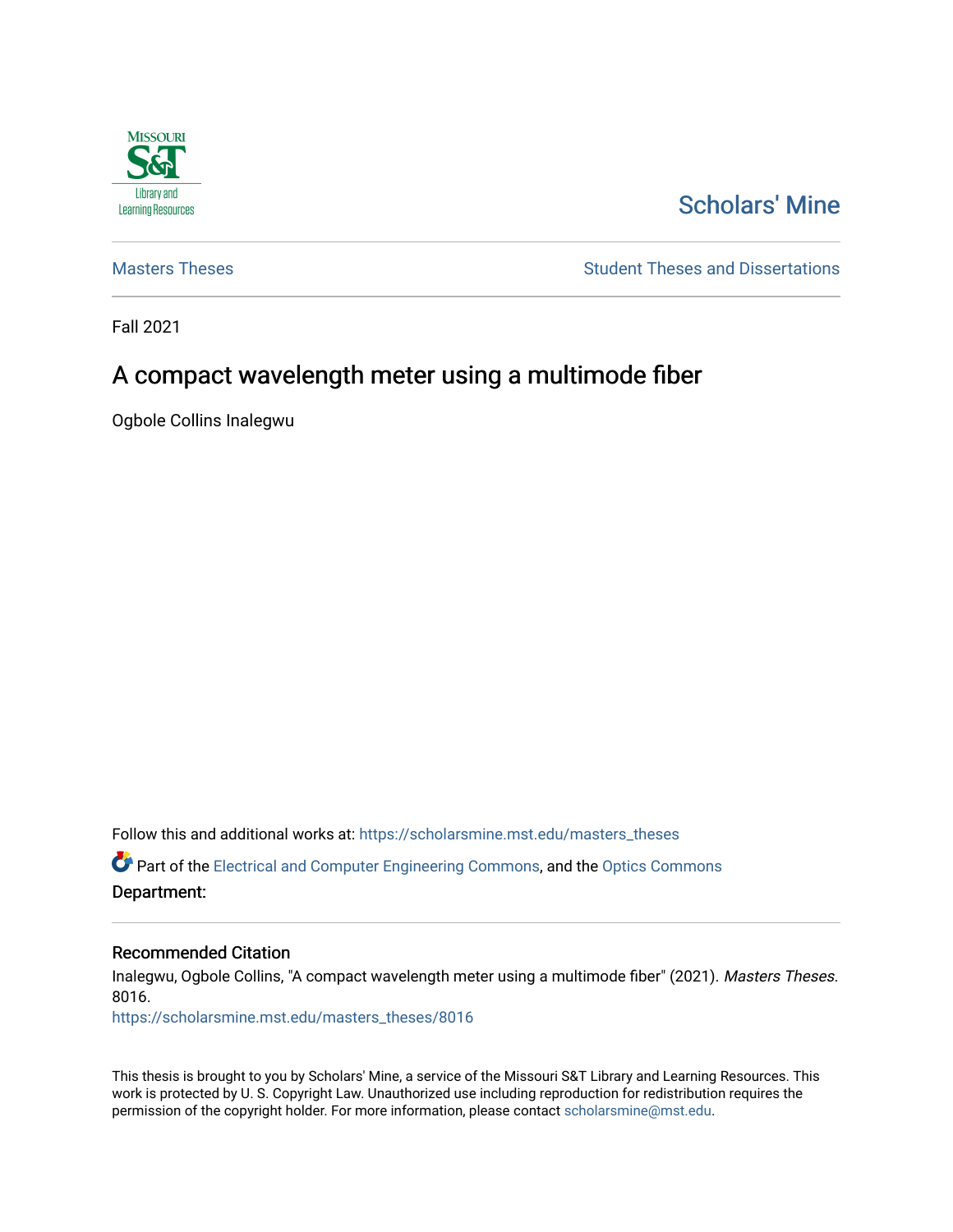## A COMPACT WAVELENGTH METER USING A MULTIMODE FIBER

by

#### OGBOLE COLLINS INALEGWU

## A THESIS

Presented to the Graduate Faculty of the

# MISSOURI UNIVERSITY OF SCIENCE AND TECHNOLOGY

In Partial Fulfillment of the Requirements for the Degree

# MASTER OF SCIENCE IN ELECTRICAL ENGINEERING

2021

Approved by:

Dr. Jie Huang, Advisor Dr. Steve Watkins Dr. Mina Esmaeelpour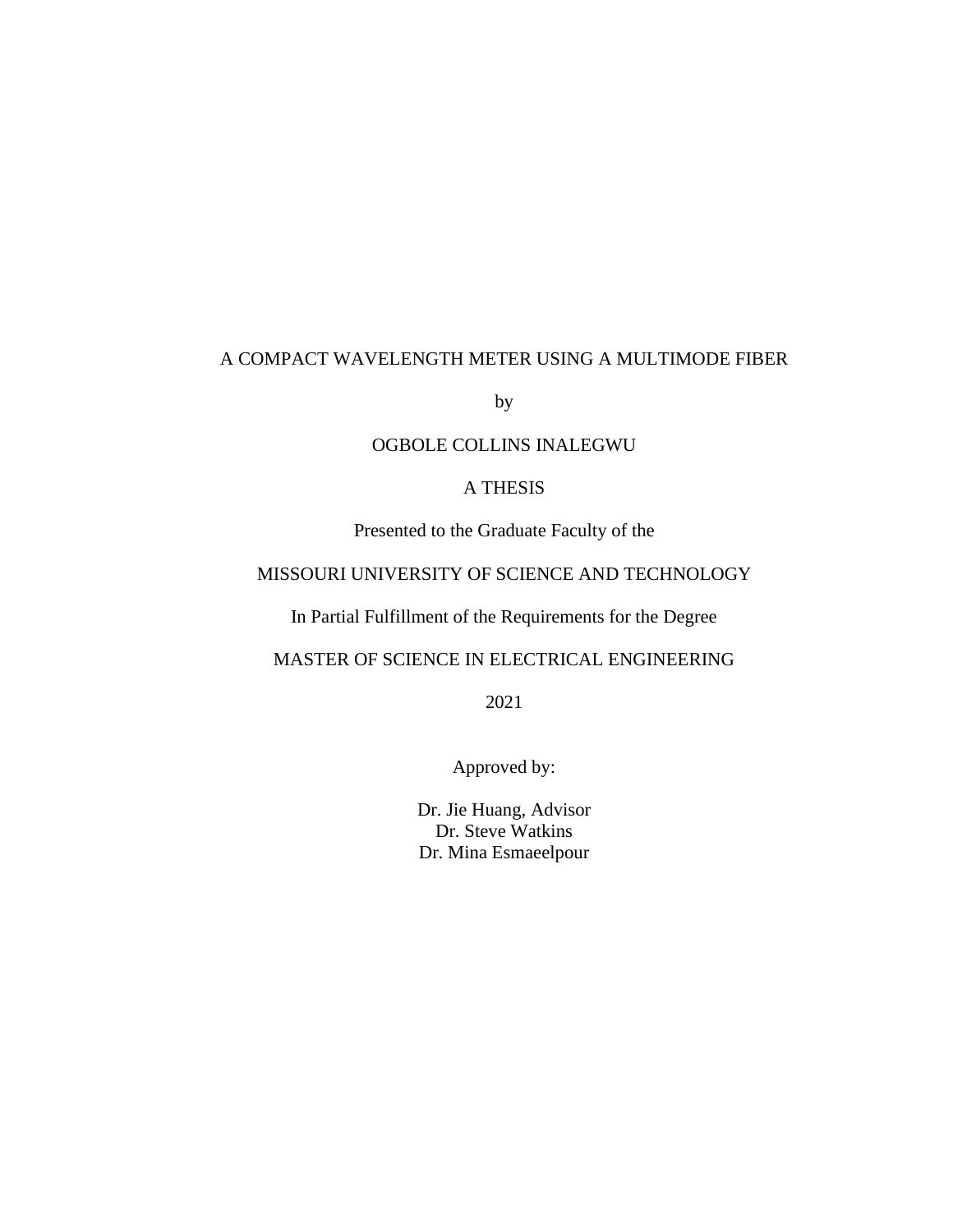© 2021

# OGBOLE COLLINS INALEGWU

All Rights Reserved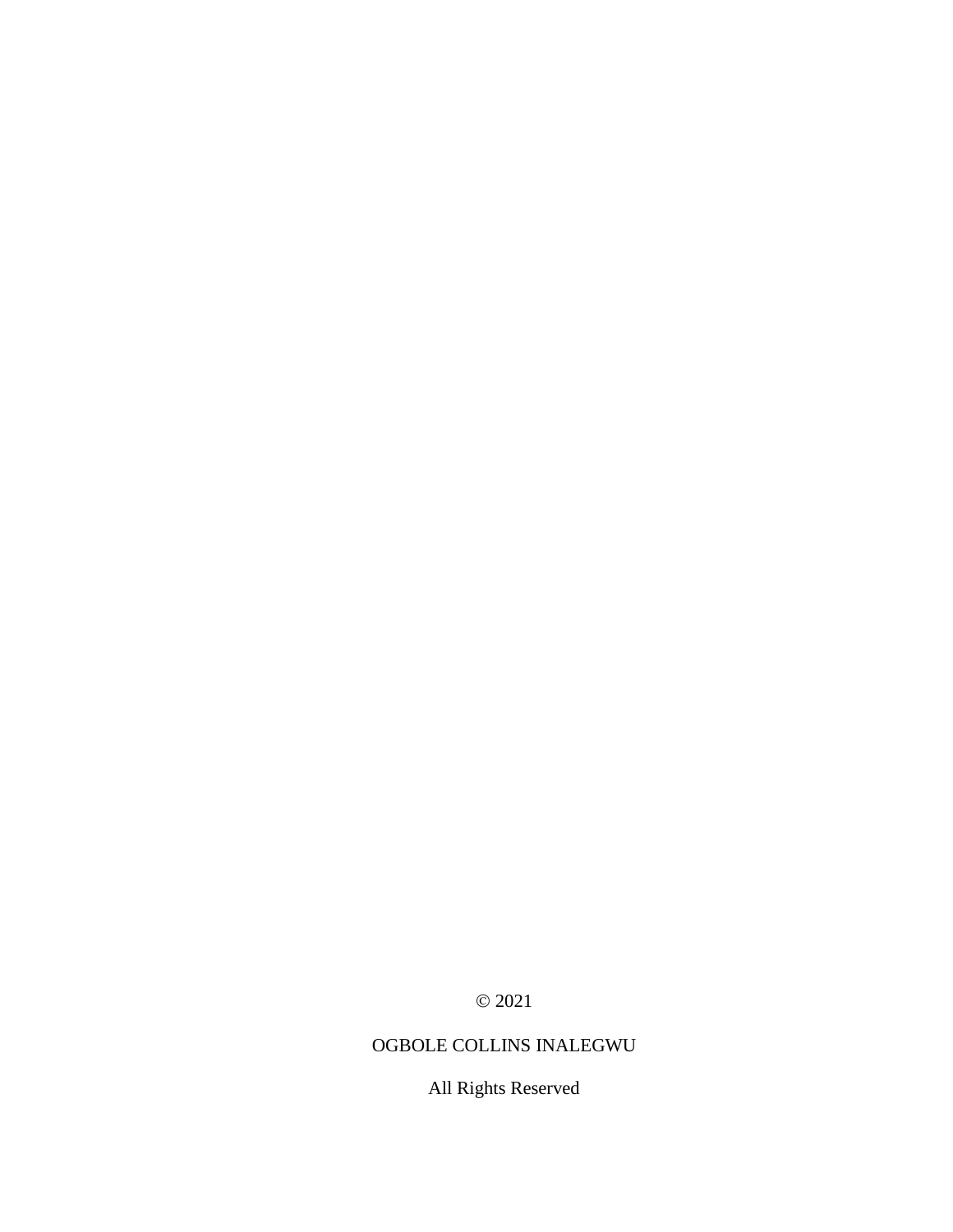#### **ABSTRACT**

Wavelength meters are very important for precision measurements of both pulses and continuous-wave optical sources. Conventional wavelength meters employ gratings, prisms, interferometers, and other wavelength-sensitive materials in their design. Here, we report a simple and compact wavelength meter based on a section of multimode fiber and a camera. The concept is to correlate the multimodal interference pattern (i.e., speckle pattern) at the end-face of a multimode fiber with the wavelength of the input lightsource. Through a series of experiments, specklegrams from the end face of a multimode fiber as captured by a charge-coupled device (CCD) camera were recorded; the images were analyzed using a convolutional neural network (CNN) model for the design of a specklegram wavelength meter. The developed specklegram wavelength meter can accurately map speckle patterns of signature wavelength up to a resolution of 1 pm, which is the operating range of the Hewlett Packard 8168F tunable laser used for the experiment. Furthermore, the incorporated machine learning algorithm of the CNN model can optimally generalize for un-trained categories of a dataset from the same equipment. Up to 150,000 images were captured and utilized to train the CNN over the duration of the experiment. The CNN was trained with several categories of image data sets: from 10 nm, to 1 nm, and progressively down to 1 pm (for selected wavelengths). After training and finetuning, the final output shows 100% classification accuracy for the speckle patterns produced from the design set-up. This shows that a machine learning model can be used for the analysis of specklegrams in the design of a wavelength meter. Also, the developed model can be deployed on modern equipment for wavelength metering at negligible cost.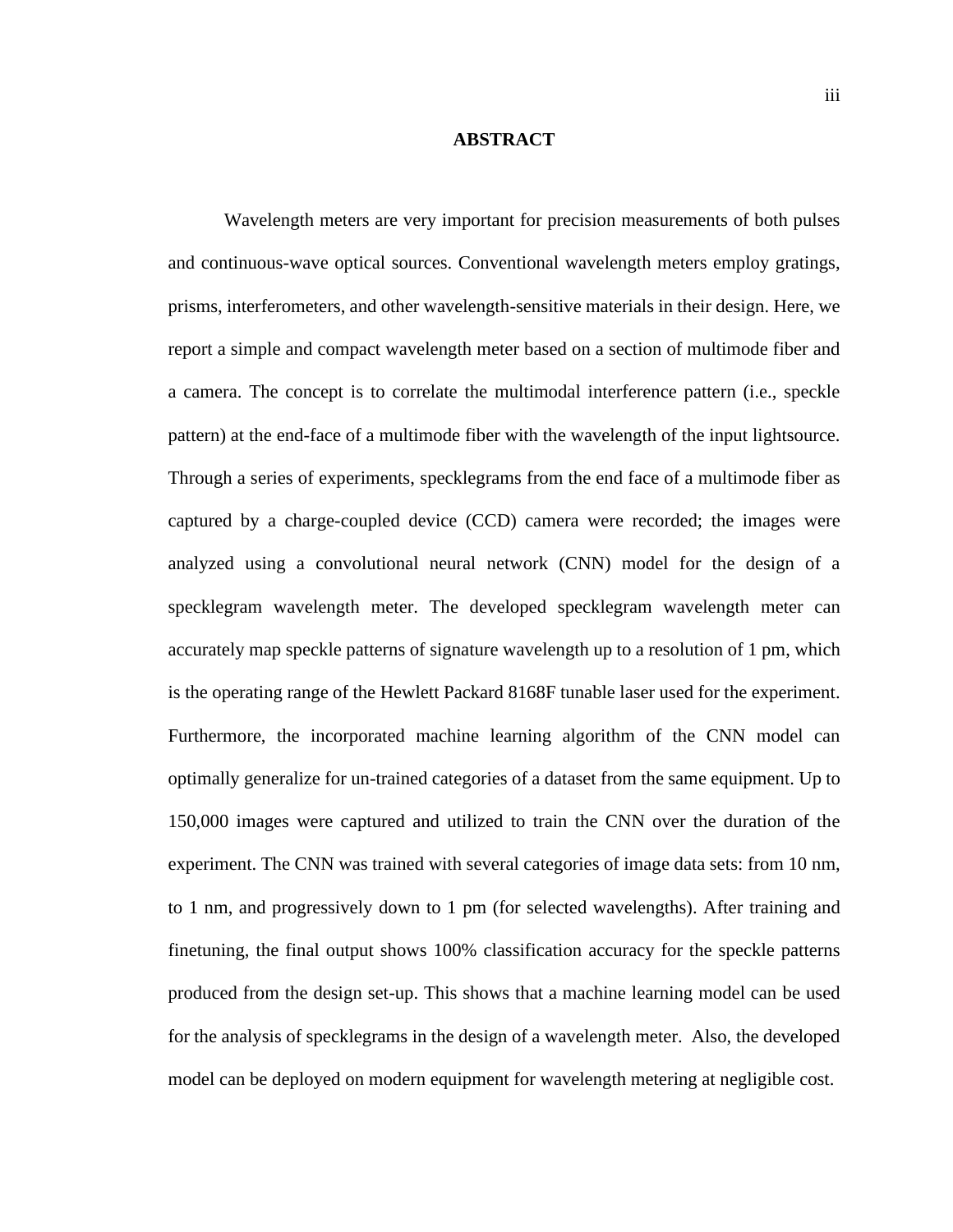#### **ACKNOWLEDGMENTS**

This thesis is dedicated to my parents: my late dad whose passion for academics inspired this work, and to my mum who has given me the most financial and moral support over the years.

My sincere gratitude to my advisor, Dr. Jie Huang, without whose guidance I would not have been able to complete this research work; his supervision and a great deal of professional insight helped to refine the abstract ideas leading to this final project.

I would like to specially thank my committee members, Dr. Steve Watkins and Dr. Mina Esmaeelpour for their invaluable contributions, Dr. Kurt Kosbar for the opportunity to work under him as a Graduate Teaching Assistant, Dr. Rex Gerald II for the technical and editorial feedback, and the entire faculty and members of staff of the Electrical and Computer Engineering Department.

My most profound appreciation is reserved for my wife, for her love and sacrifices, and for my siblings, my friends, and my colleagues at the Lightwave Technology Laboratory (LTL).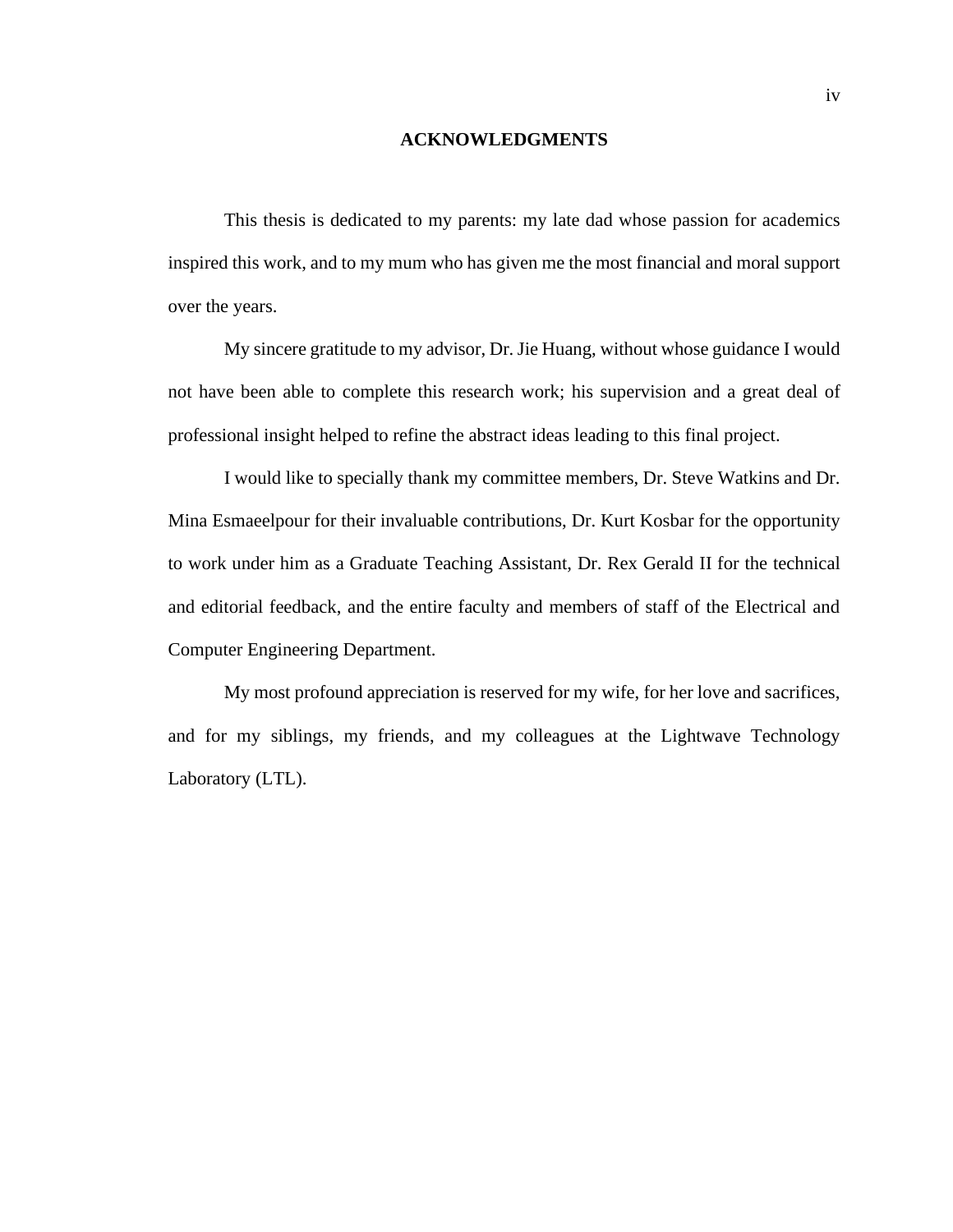# **TABLE OF CONTENTS**

| <b>SECTION</b>                                  |
|-------------------------------------------------|
|                                                 |
|                                                 |
|                                                 |
|                                                 |
|                                                 |
|                                                 |
|                                                 |
|                                                 |
|                                                 |
| 2.1. MULTIMODE FIBER (MMF) SPECKLEGRAM DESIGN 8 |
|                                                 |
| 2.3. CHALLENGES OF FIBER SPEKLEGRAM DESIGNS  10 |
|                                                 |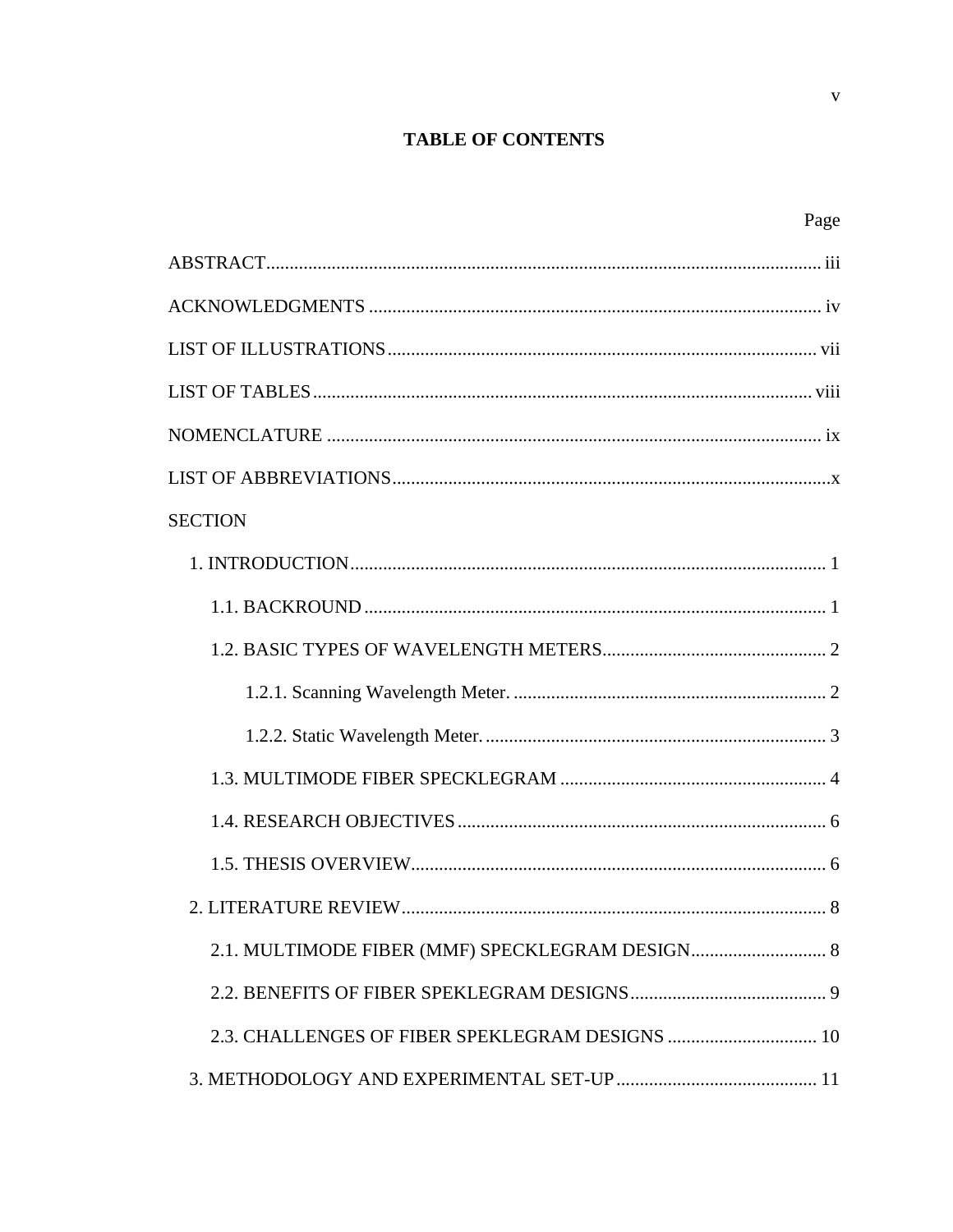| 4.1. RESULT WITH TRAINED CATEGORY OF DATASET  19    |
|-----------------------------------------------------|
| 4.2. RESULTS WITH UNTRAINED CATEGORY OF DATASET  21 |
|                                                     |
|                                                     |
|                                                     |

 $\overline{\mathbf{vi}}$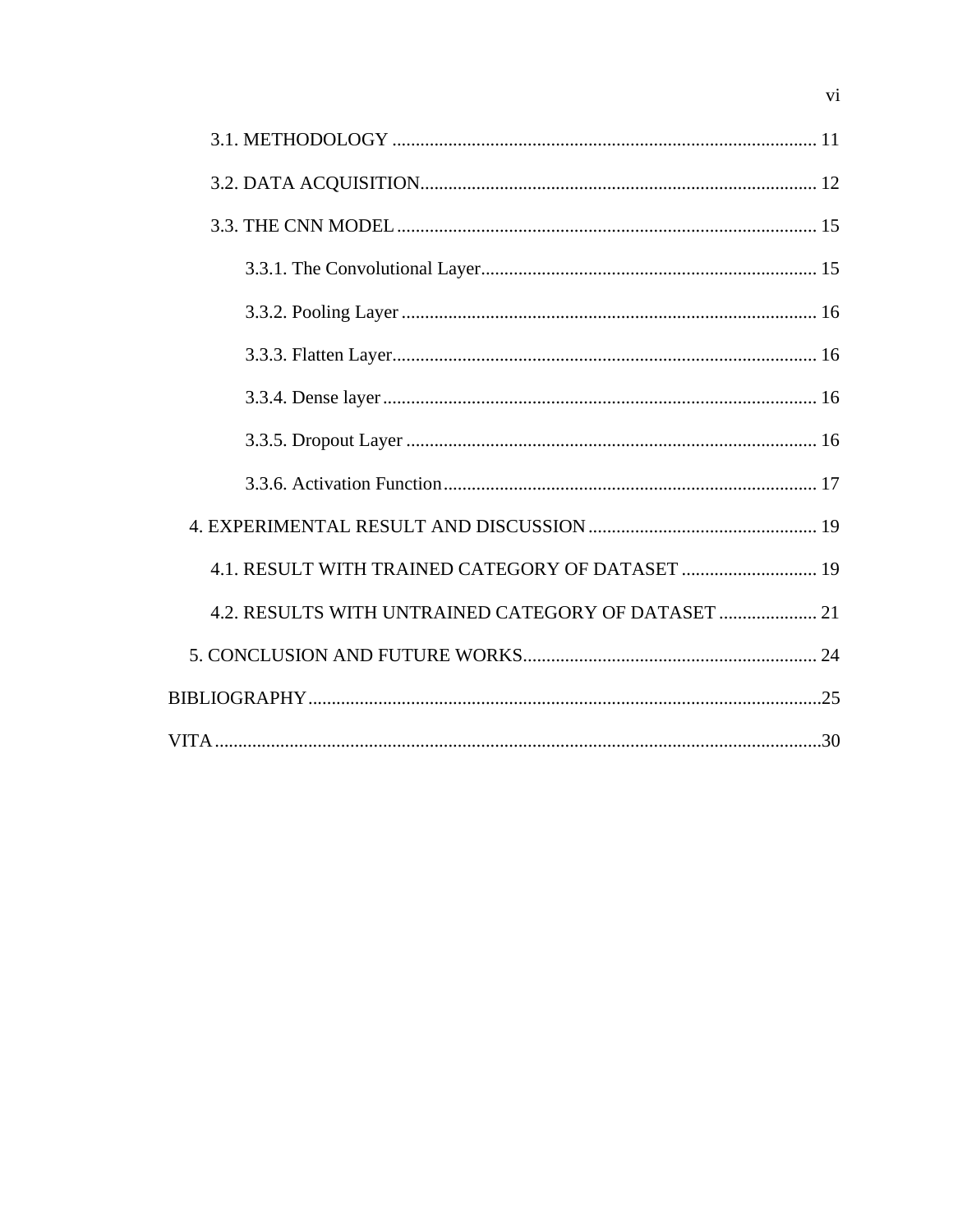# **LIST OF ILLUSTRATIONS**

| Figure<br>Page                                                                          |  |
|-----------------------------------------------------------------------------------------|--|
| 1.1 Set-up of a Michelson-based Interferometer for Wavelength measurement  3            |  |
|                                                                                         |  |
|                                                                                         |  |
|                                                                                         |  |
| 3.2 Specklegram images (a) – (c) are at a step sizes of 100pm and (d) – (f) at 1 pm  14 |  |
|                                                                                         |  |
|                                                                                         |  |
|                                                                                         |  |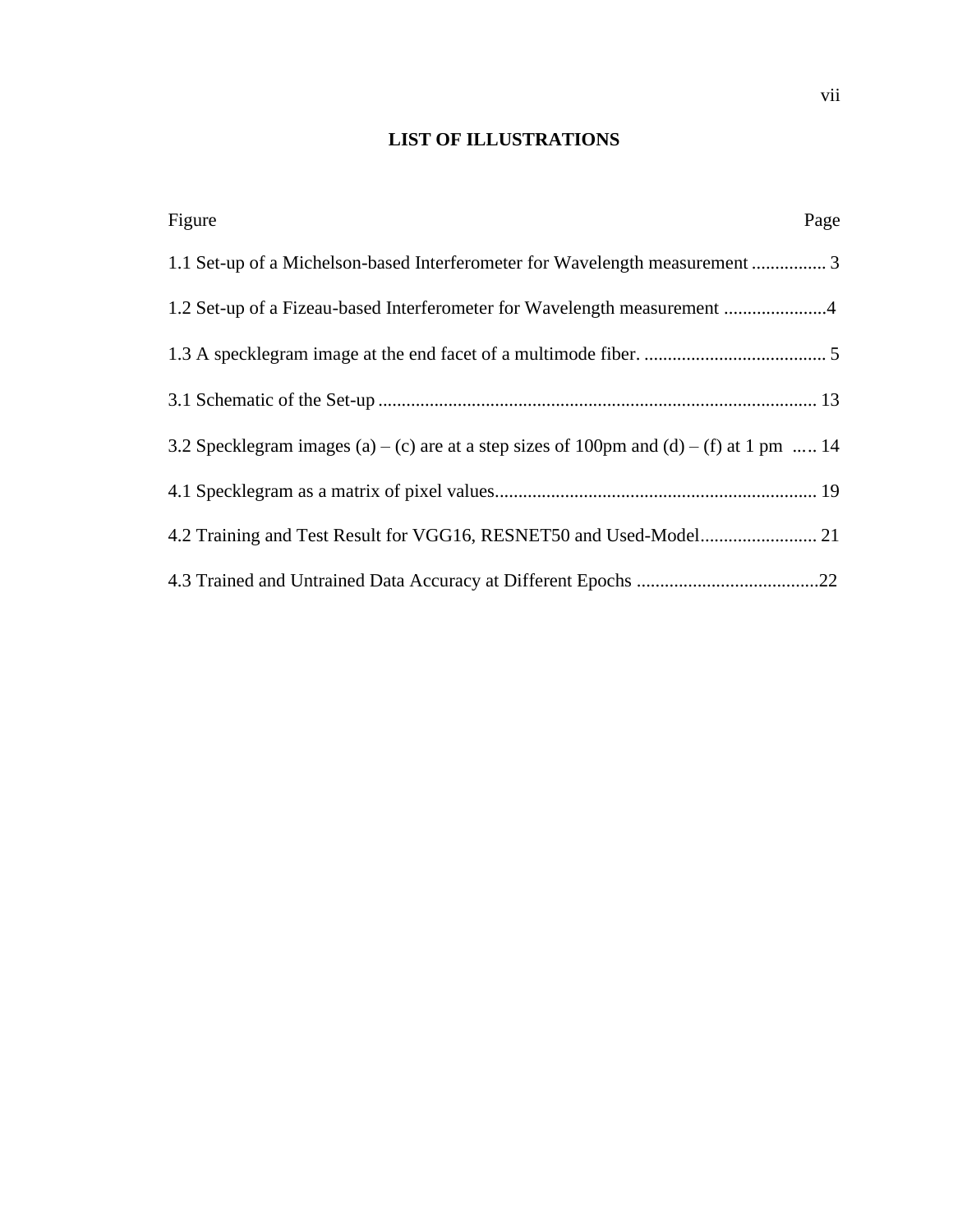# **LIST OF TABLES**

| Table | Page |
|-------|------|
|       |      |
|       |      |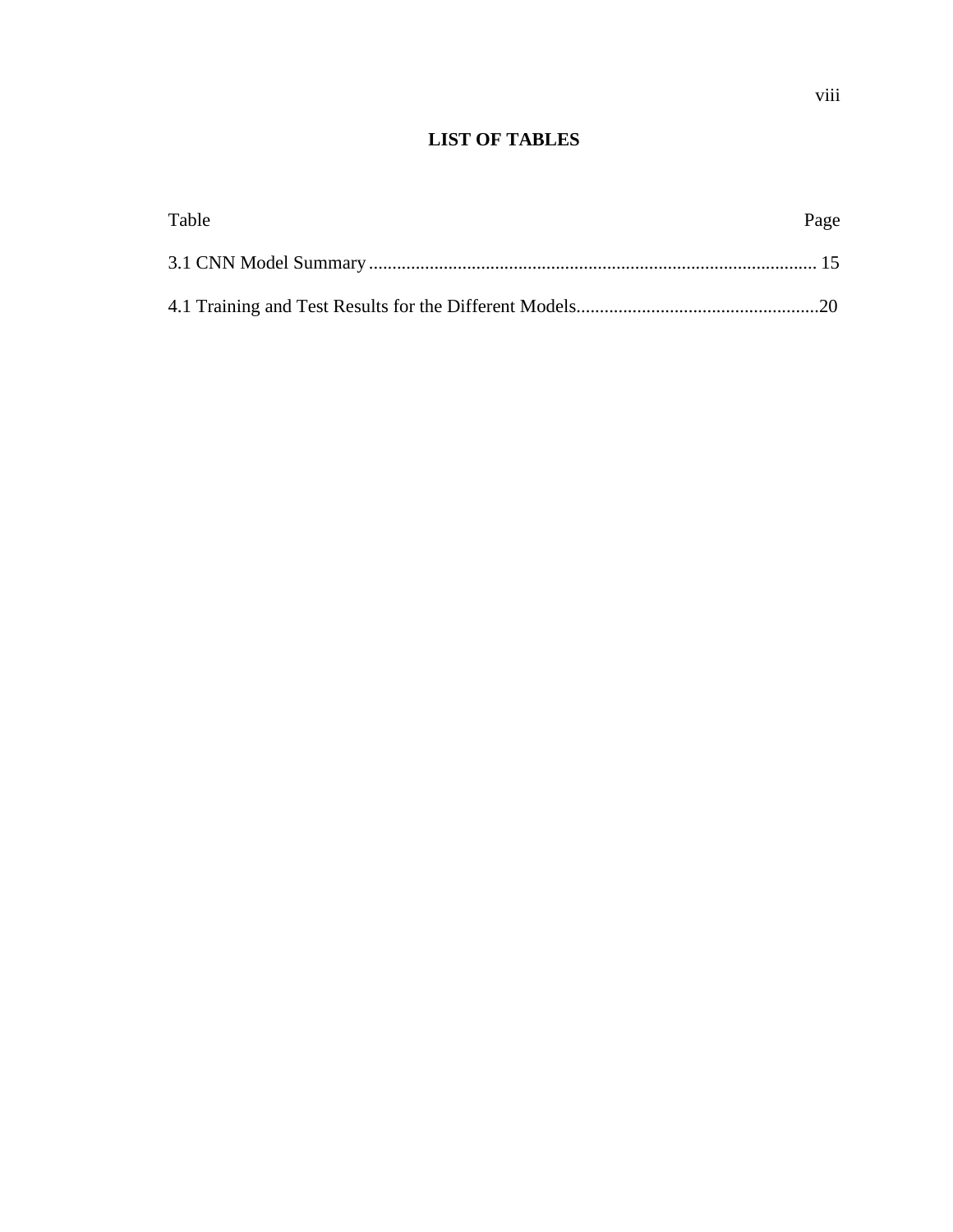# **NOMENCLATURE**

| Symbol  | Description                             |
|---------|-----------------------------------------|
| $\beta$ | Propagation Constant of travelling wave |
|         | Phase angle of travelling wave          |
| λ       | Wavelength                              |
| n       | Refractive Index                        |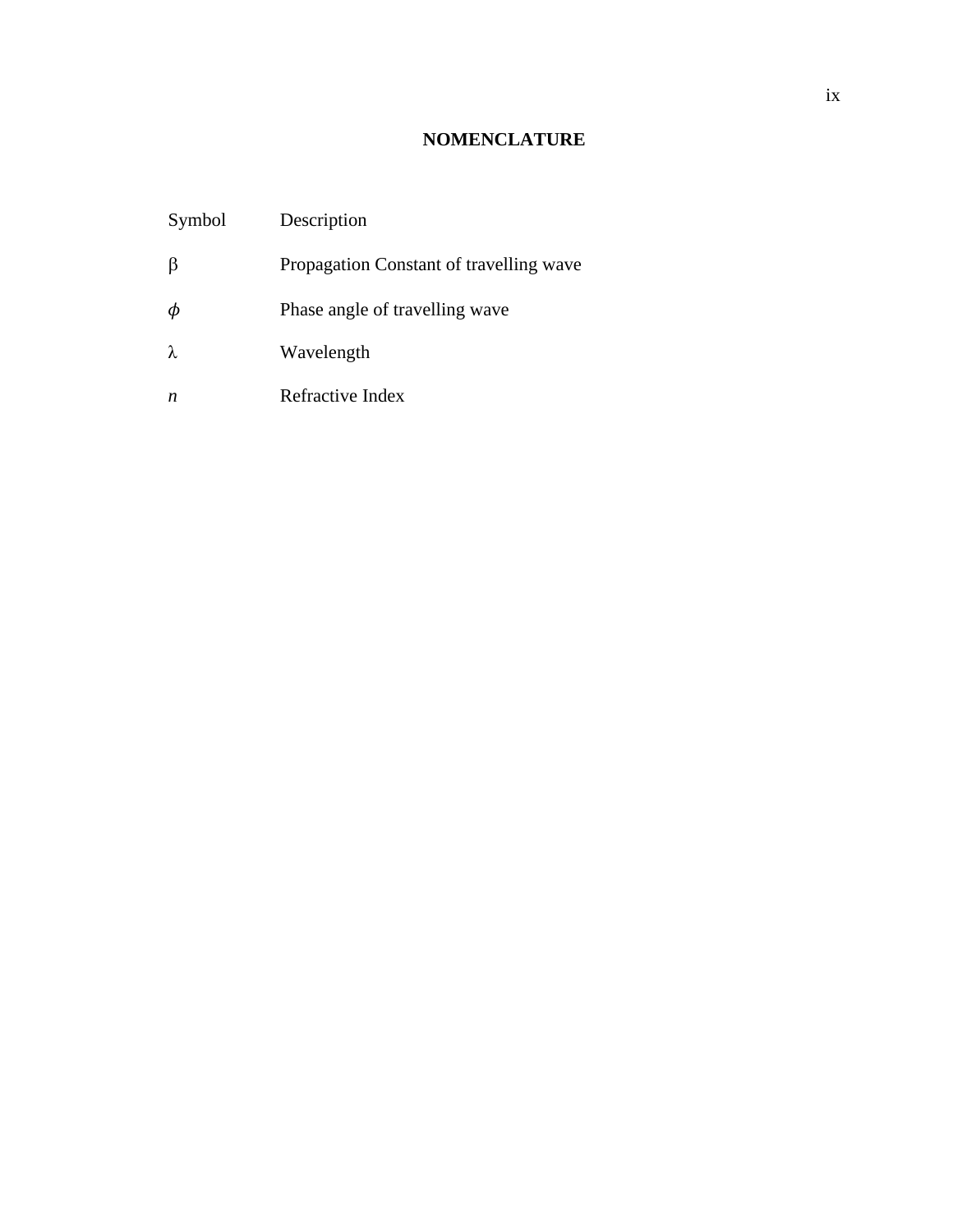# **LIST OF ABBREVIATIONS**

| Abbreviation | <b>Full Name</b>                     |
|--------------|--------------------------------------|
| <b>MMF</b>   | Multimode Fiber                      |
| NA.          | <b>Numerical Aperture</b>            |
| CCD          | <b>Charge-Coupled Device</b>         |
| <b>CNN</b>   | <b>Convolutional Neural Networks</b> |
| <b>OPD</b>   | <b>Optical Path Difference</b>       |
| <b>IoT</b>   | Internet of Things                   |
| ReLU         | <b>Rectified Linear Unit</b>         |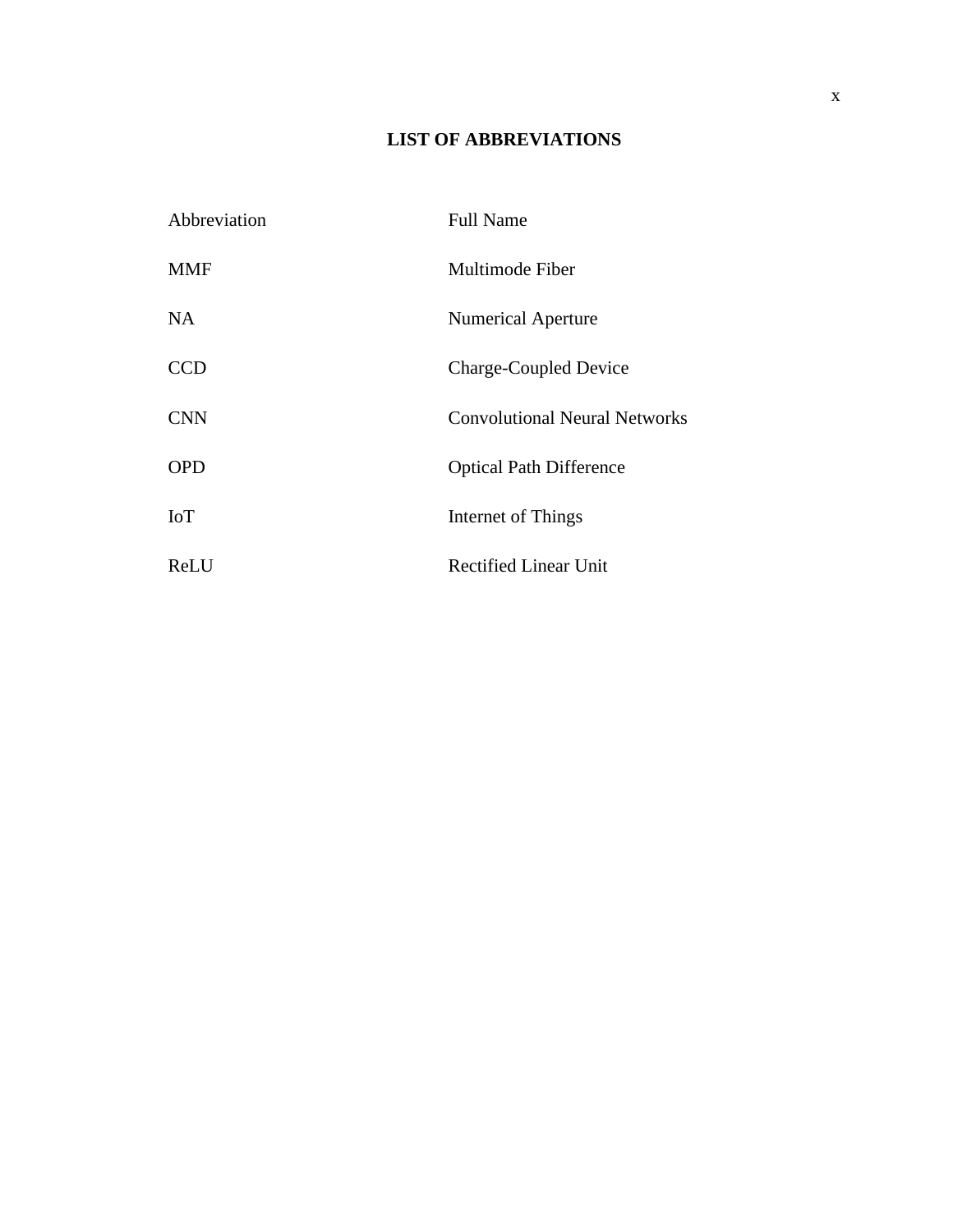### **1. INTRODUCTION**

#### **1.1. BACKROUND**

A wavelength meter is a device used to measure the wavelength of a given laser beam. The analysis of wavelength is vital in the signal analysis of pulses and continuouswave optical sources. This analysis helps researchers and industries to identify the optical characteristics and the state of a product. Signal and optic engineers use a device called the wavelength meter (also called a wavemeter) to carry out accurate wavelength measurements. Wavelength meters are interferometers used specifically for wavelength measurements. A wavelength meter design may employ prisms, gratings, interferometers and other wavelength-sensitive materials as the dispersive elements. For research in the field of optics and the design of optical sensors, the optical fiber is becoming an excellent choice due to its lightweight nature, robustness to the effects of electromagnetic interference, and a capacity for higher bandwidth [1],[2],[3], thus, making it also possible for optical fibers to be used for the design of a wavelength meter. Moreover, the analysis of wavelength is critical for high precision applications in atomic physics, meteorology, and spectrometry [4],[5],[6]. Moreover, since wavelength meters have a vast application in precision measurements, researchers are constantly working on performance improvements through the adoption of various techniques. In [7], the authors caliberated the transmission matrix, this characterizes the spectral-spatial mappings of the optical fiber. In [8], H. Cao further highlights several applications and some challenges. N. Han et al. in [9], adopted the Talbot effect and a tone parameter extraction technique to design a highprecision (with below 10 pm estimation uncertainty) wavelength meter. Some challenges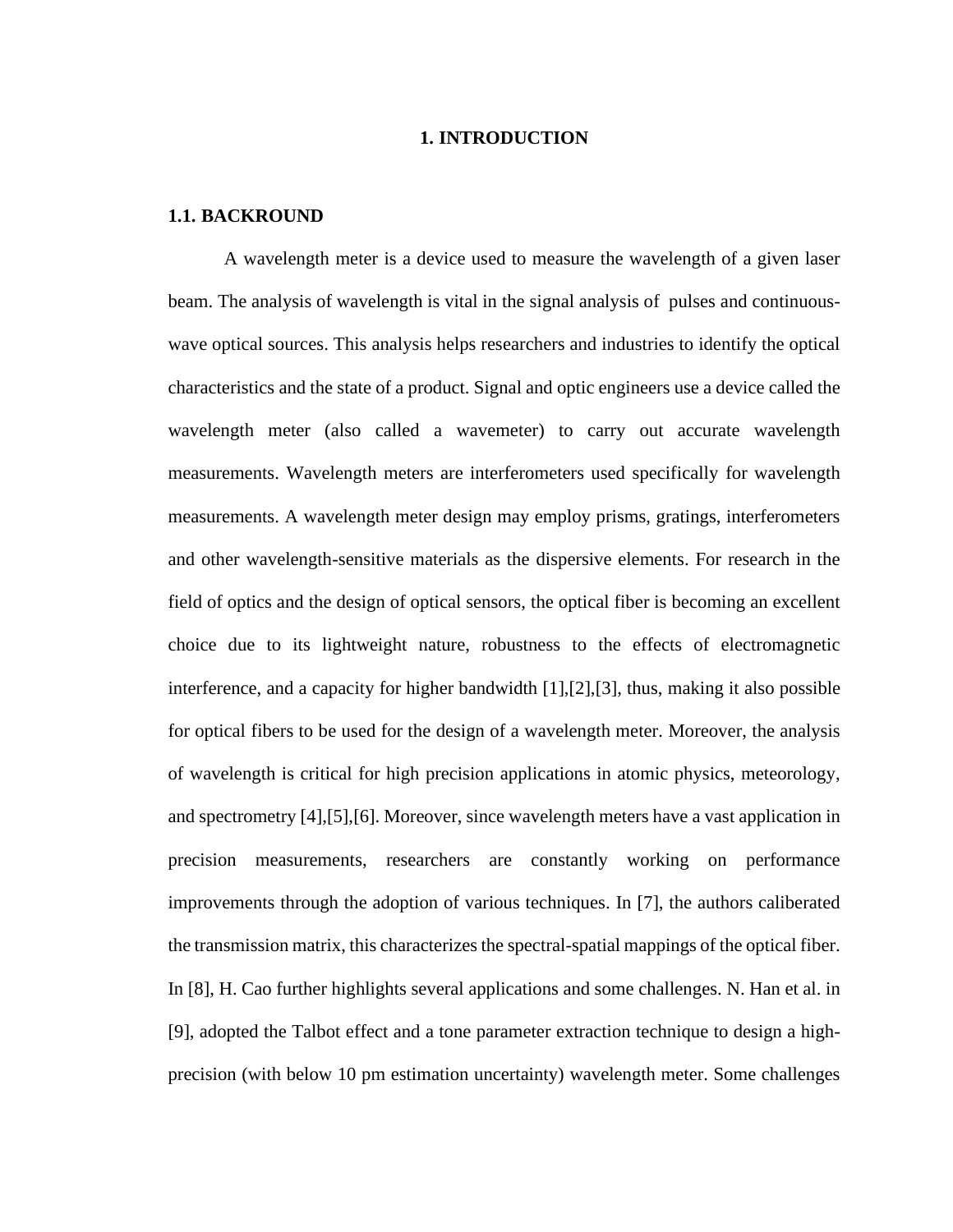with the conventional design techniques of measuring wavelengths (i.e., using gratings, prisms, interferometers etc) are: they require ultra-high free space alignment, they are bulky in nature, and they are very expensive. However, due to the sensitivity of optical fibers and their favorable material qualities, they can serve as a dispersive media, replacing conventional bulky and expensive dispersive media elements. In addition, the structure of an optical fiber makes compact designs possible, and they can also be used for a variety of measurements [10],[11].

#### **1.2. BASIC TYPES OF WAVELENGTH METERS**

There are many methods employed in the design of wavelength meters: grating wavelength meters [12],[13], optical heterodyne systems [14],[15],[16], and Fabry-Perot interferometry systems [17],[18]. In general, wavelength meters can be classified into two main categories: the scanning wavelength meter and the static wavelength meter. This classification is based on the mode of operation of the device.

**1.2.1. Scanning Wavelength Meter.** A Scanning wavelength meter is based on the working principle of the Scanning Michelson Interferometer. As depicted in Figure 1.1, the design uses three mirrors, an optical light source, and a detector. The half-silvered mirror acts as a beam splitter, while the other two fully refective mirrors are placed such that one of the mirrors (i.e., the fixed mirror) is directly opposite the light source, and the second mirror (i.e., the movable mirror) is perpendicular to the light source with reference to the beam splitter. The second mirror and the detector are placed opposite each other. During operation, light from the light source hits the beam splitter; the beam splitter will allow one-half of the beam to pass through to the mirror opposite the light source, while the other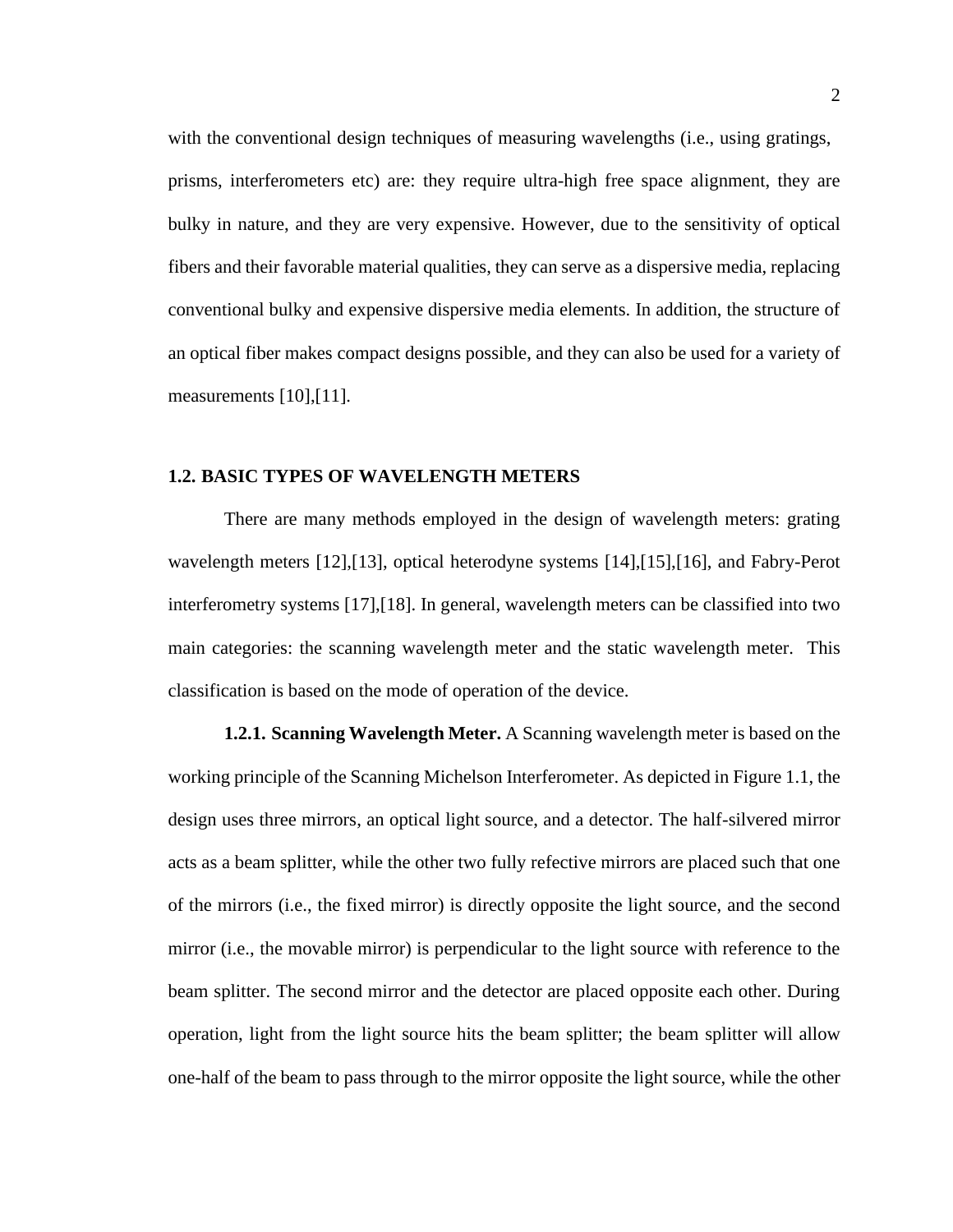half goes to the mirror perpendicular to the light source with reference to the beam splitter. Both beams will rebound and be recombined to give a sinusoidal interference pattern. By varying the distance  $d$ , successive fringes are observed (as the beams combine either destructively or constructively). The computation of the wavelength uses the Michelson interferometer equation:

$$
m\lambda = 2nd \tag{1}
$$

where  $m$ , is the number of fringes observed as the movable mirror is displaced by a distance  $d$ , and  $n$  is the refractive index of the space, which is typically air.



Figure 1.1 Set-up of a Michelson-based Interferometer for Wavelength measurement.

**1.2.2. Static Wavelength Meter.** Static wavelength meter describes the set of wavelength meters that do not have moving parts. This class of wavelength meters adopts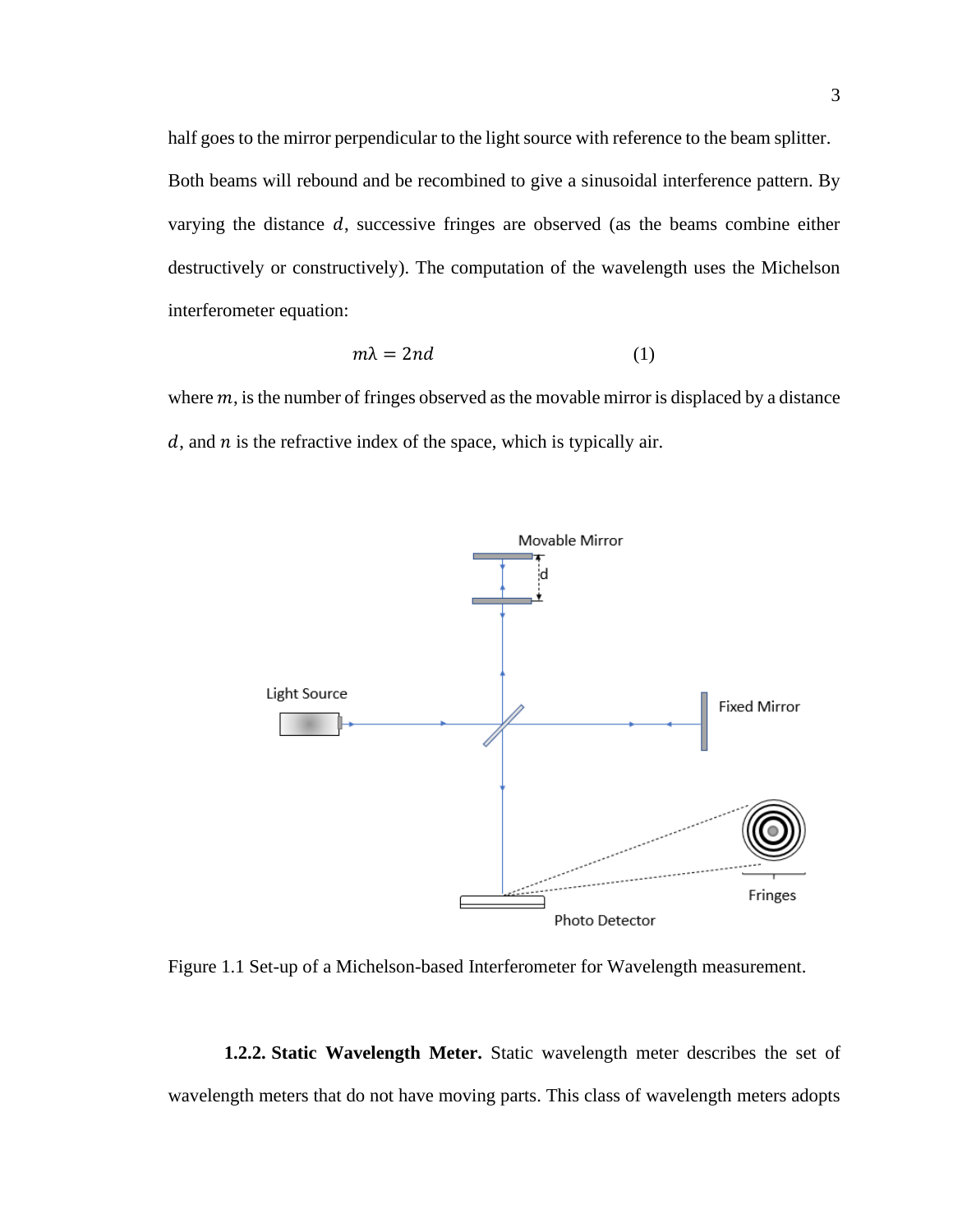a solid-state design. An example is the Fizeau interferometer used for wavelength measurements, and can also be used for measuring the surface characteristics of an object. In 1851, Hippolyte Fizeau demonstrated that if a fabricated lens or mirror is compared with another of desired shape (where both mirrors are stacked with a slight angular deviation), the deviation will introduce an optical path difference (OPD) resulting in observable bright and dark fringes. For wavelength measurements, the incident beam is collimated using a collimator. The traveling beams experience interference between the two plano-parallel glass plates as observed in Figure 1.2. This results in parallel fringes observed by a CCD camera. The CCD camera analyzes the period of the fringes and then computes the change in wavelength, that is, from the linear relationship between the change in wavelength  $(\lambda)$ and the period (Τ) of the light beam travelling at a velocity (v) as shown in Equation 2.

$$
T = \frac{\lambda}{\mathrm{v}}\tag{2}
$$



Figure 1.2 Set-up of a Fizeau-based Interferometer for Wavelength measurement.

#### **1.3. MULTIMODE FIBER SPECKLEGRAM**

In both the Michelson and Fizeau Interferometer, fringes are generated because of constructive and destructive interference of traveling optical waves. When the interference of the incident beams is in phase, the resulting effect on successive fringes is a bright ring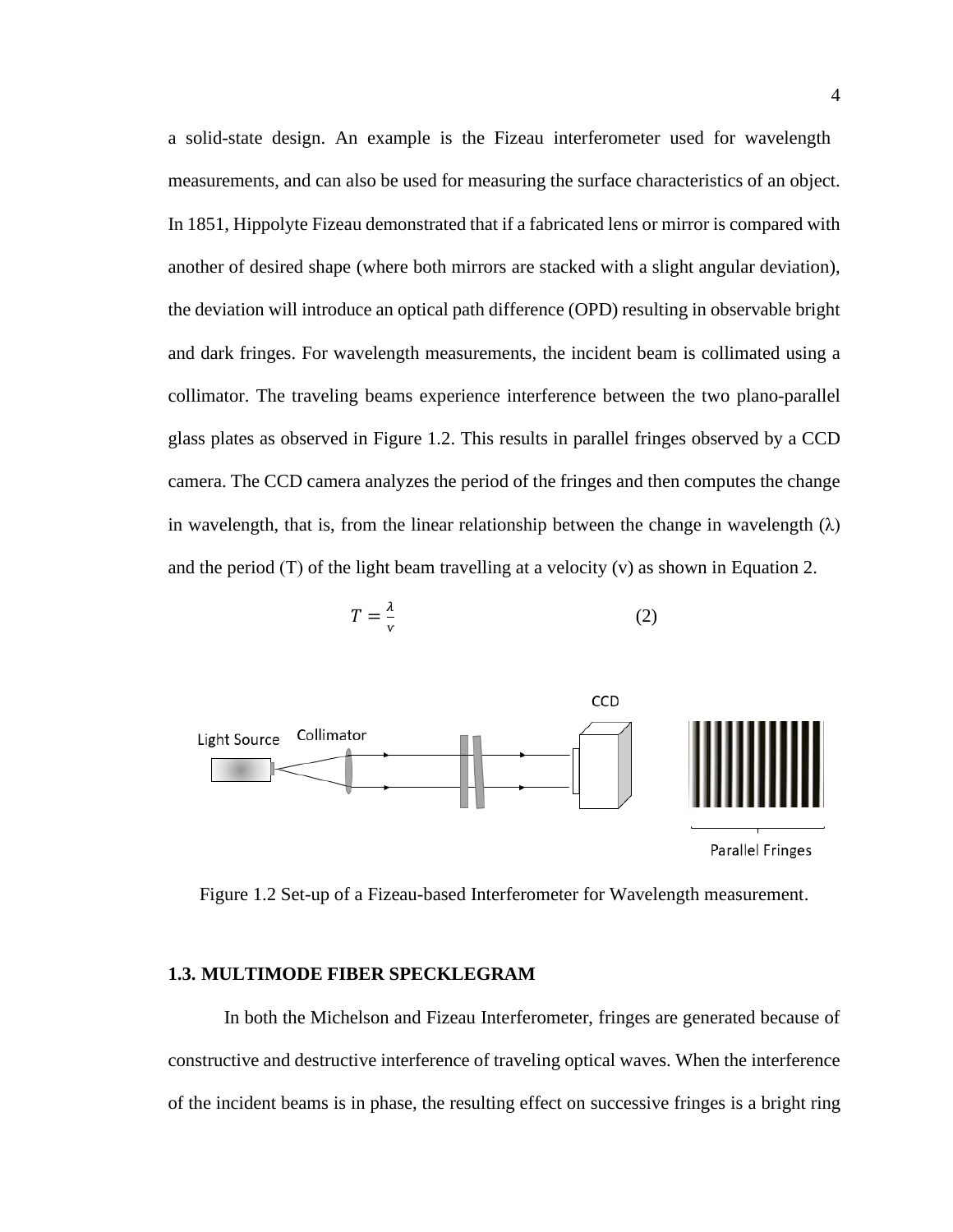shape, while a dark ring shape corresponds to a destructive (i.e., out of phase) interference for the Michelson Interferometer, while for the Fizeau Interferometer, successive parallel fringes are observed. The traditional wavelength meters may yield very high accuracy of up to 0.1 pm (an example is the Bristol Instrument), however, they are limited by the need for ultra high free space alignment, the bulky nature of the optical elements, and high cost. Consequently, researchers are turning towards light-weight and compact materials like optical fibers. As an optical dispersive element, when light is propagated through a multimode fiber (MMF), there will also be observable constructive and destructive interferences. The different modes interfere both constructively and destructively to produce corresponding bright and dark spots called specklegrams or speckle patterns, as depicted in Figure 1.3.



Figure 1.3 A specklegram image at the end facet of a multimode fiber.

The generated speckle pattern can be investigated for wavelength measurements because it is unique to each wavelength, so long as the set-up remains unchanged [19].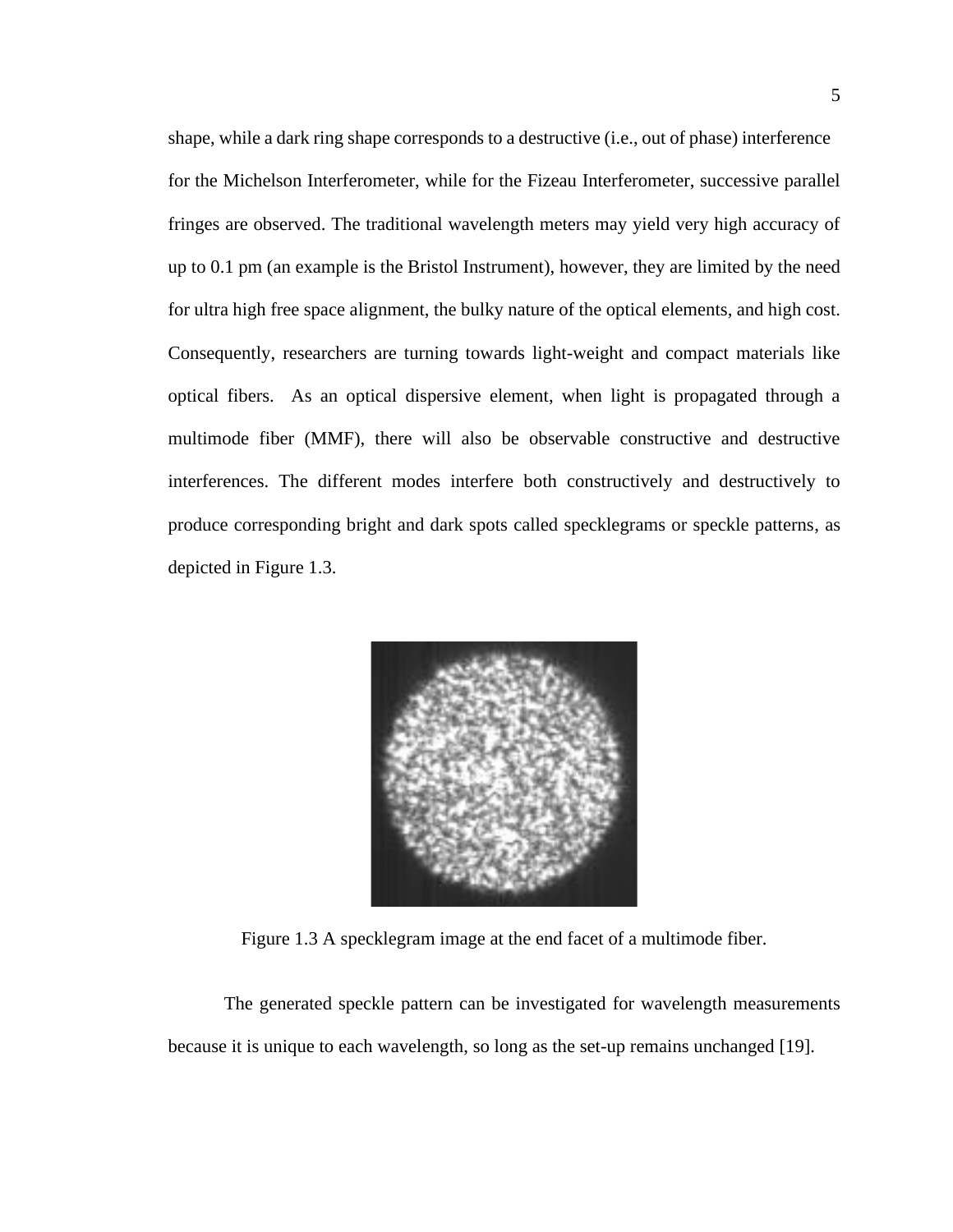#### **1.4. RESEARCH OBJECTIVES**

The aim of this thesis is to design a simple and compact wavelength meter that adopts a solid-state design. The proposed design method will analyze specklegrams generated by propagated light through a multimode fiber using machine learning. The following are the design objectives:

- 1. To understand the underlying relationship between a speckle pattern (specklegram) and its signature wavelength.
- 2. To develop and train a machine learning model that can accurately identify a given wavelength from its signature splecklegram.
- 3. To test the developed model on several categories of data sets (specklegram images).
- 4. To develop a low-cost wavelength meter.

#### **1.5. THESIS OVERVIEW**

The aim of this project is to produce a low-cost wavelength meter using a multimode fiber (MMF) by correlating the multimodal interference pattern (i.e., specklegram or speckle pattern) at the end face of the multimode fiber with the wavelength of the input light source. The design adopts a machine learning model for the analysis of the specklegrams.

Section 2 focused on the review of literature and the applications of the specklegram concept for the development of a wavelength meter and for other measurement and sensing applications.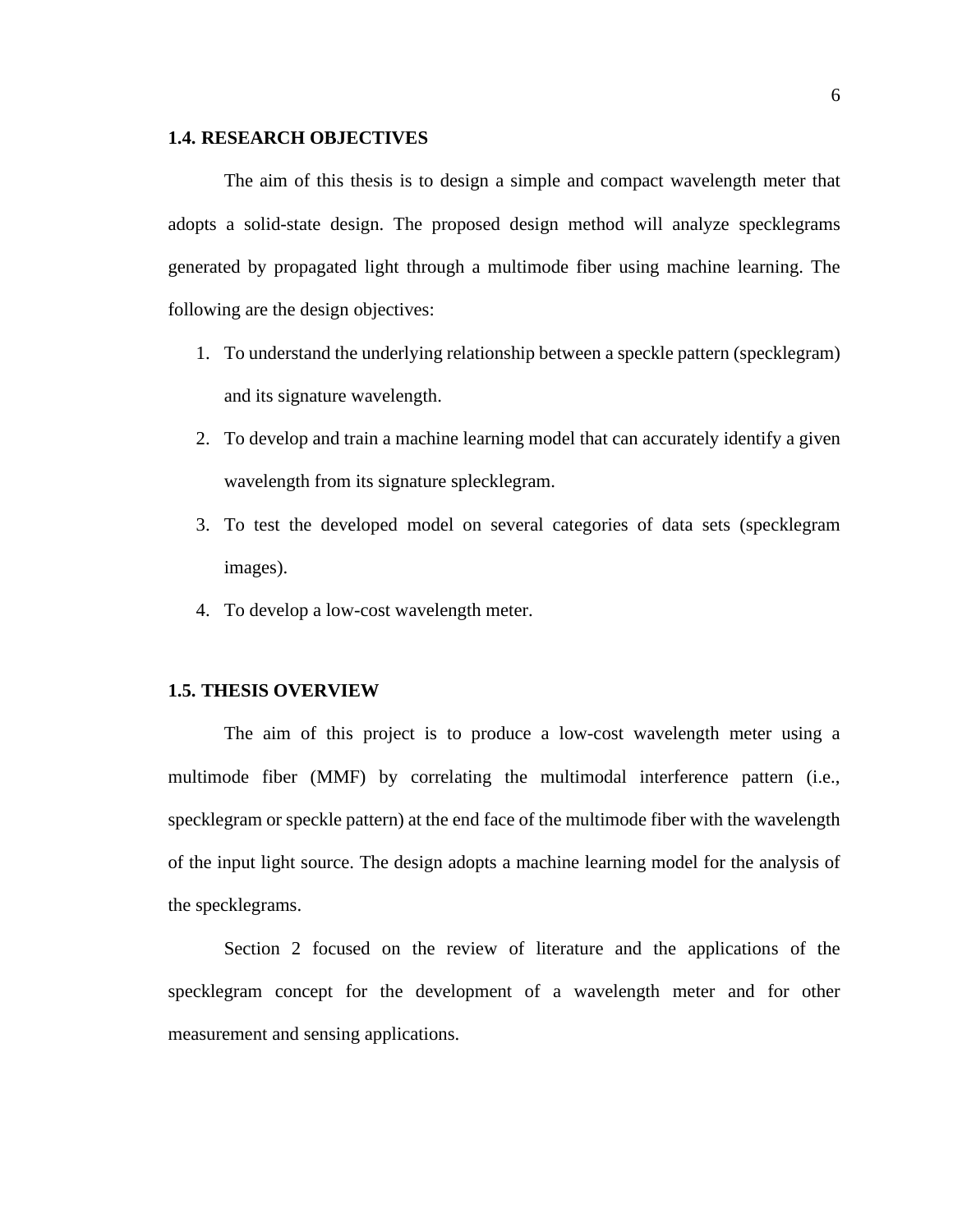Section 3 presents the methodology and experimental set up. This section provides details on the data collection, data processing, and the architecture of the desired machine learning model (i.e., the convolutional neural network).

Section 4 provides details of the result from the training and testing of the convolutional neural network (CNN) model. This section also shows comparison with results from other pretrained machine learning models. Further discussion of the results is presented in this section.

Section 5 gives a summarized conclusion and recommendation for future works.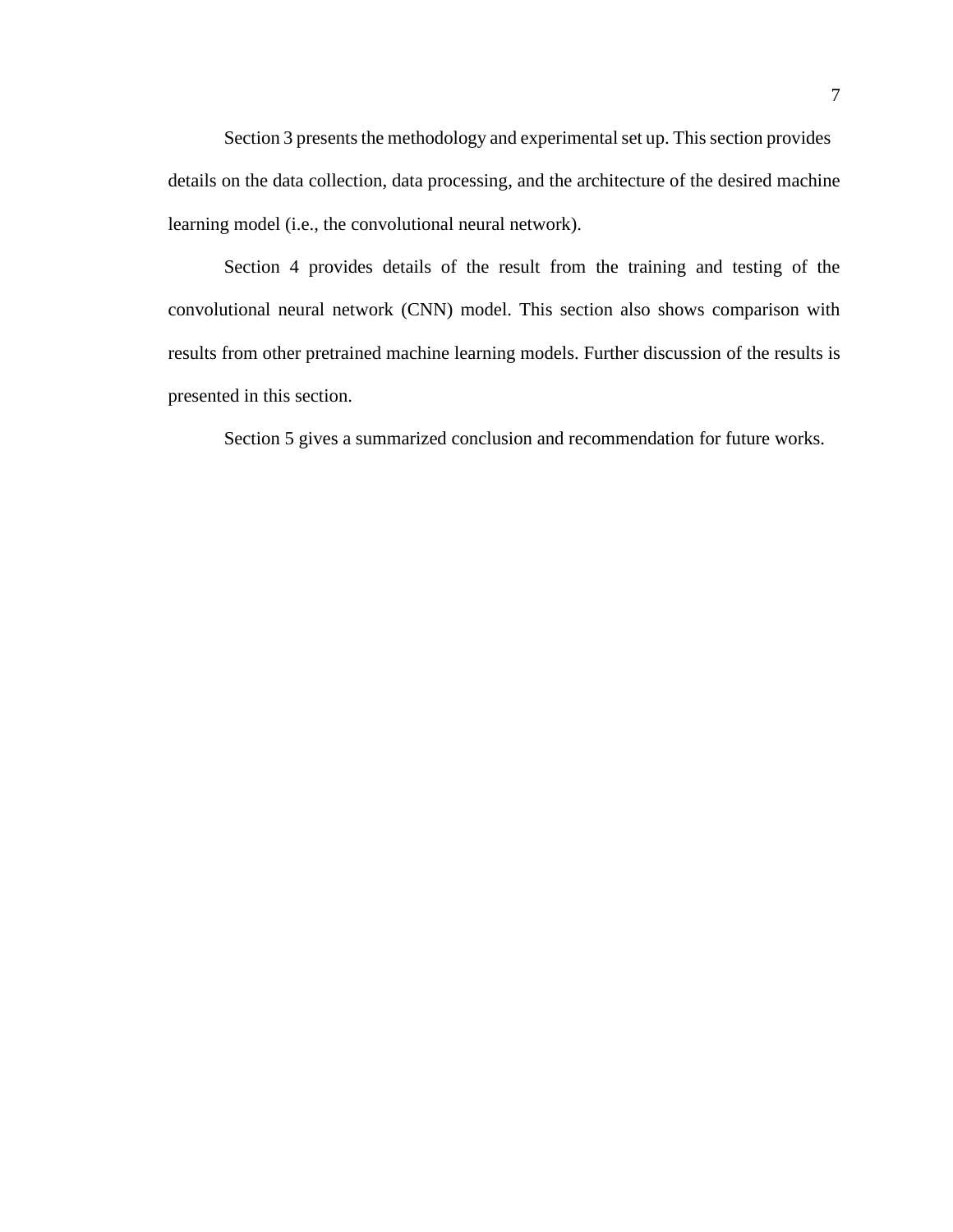#### **2. LITERATURE REVIEW**

#### **2.1. MULTIMODE FIBER (MMF) SPECKLEGRAM DESIGN**

B. Redding and H. Cao in [19] proposed and demonstrated that using a MMF as a dispersive media, the propagated light produces speckle patterns that are a signature of the wavelength of the input signal. Redding et al. in [20] showed how a MMF is used as a standard spectrometer. Furthermore in [21], they showed how this architecture — using a MMF and a charge-coupled device (CCD) camera — can be used to reconstruct speckle patterns for an all-fiber spectrometer using a transition matrix. The transition matrix served as a fingerprint that uniquely identified an input wavelength. Liew et al. in [22] achieved a resolution of 1 pm at a wavelength of 1500 nm. However, the model was limited in the ease of adaptability over a dynamic range of wavelengths and varying environmental conditions. Furthermore, by speckle pattern analysis using a stabilized diode laser source and a disordered medium to scatter the light, the authors in [23] were able to realize attometer resolution using principal component analysis to detect the wavelength changes of a stabilized laser diode. Therefore, it is evident that the concept of speckle pattern analysis has led to a variety of breakthroughs in optical sensing. Some example applications are: chemical specklegram sensor [24], where a concatenated multimode-nocore-multimode structure was used for detecting various liquid samples. Force myography sensor [25], where a transducer was attached to the forearm of the user, and the change in specklegram with the movement of the hand was captured and referenced with calibration positions. Furthermore, the authors in [26] presented a review of specklegram modal modulated sensors, and temperature and weight measurement sensors were developed in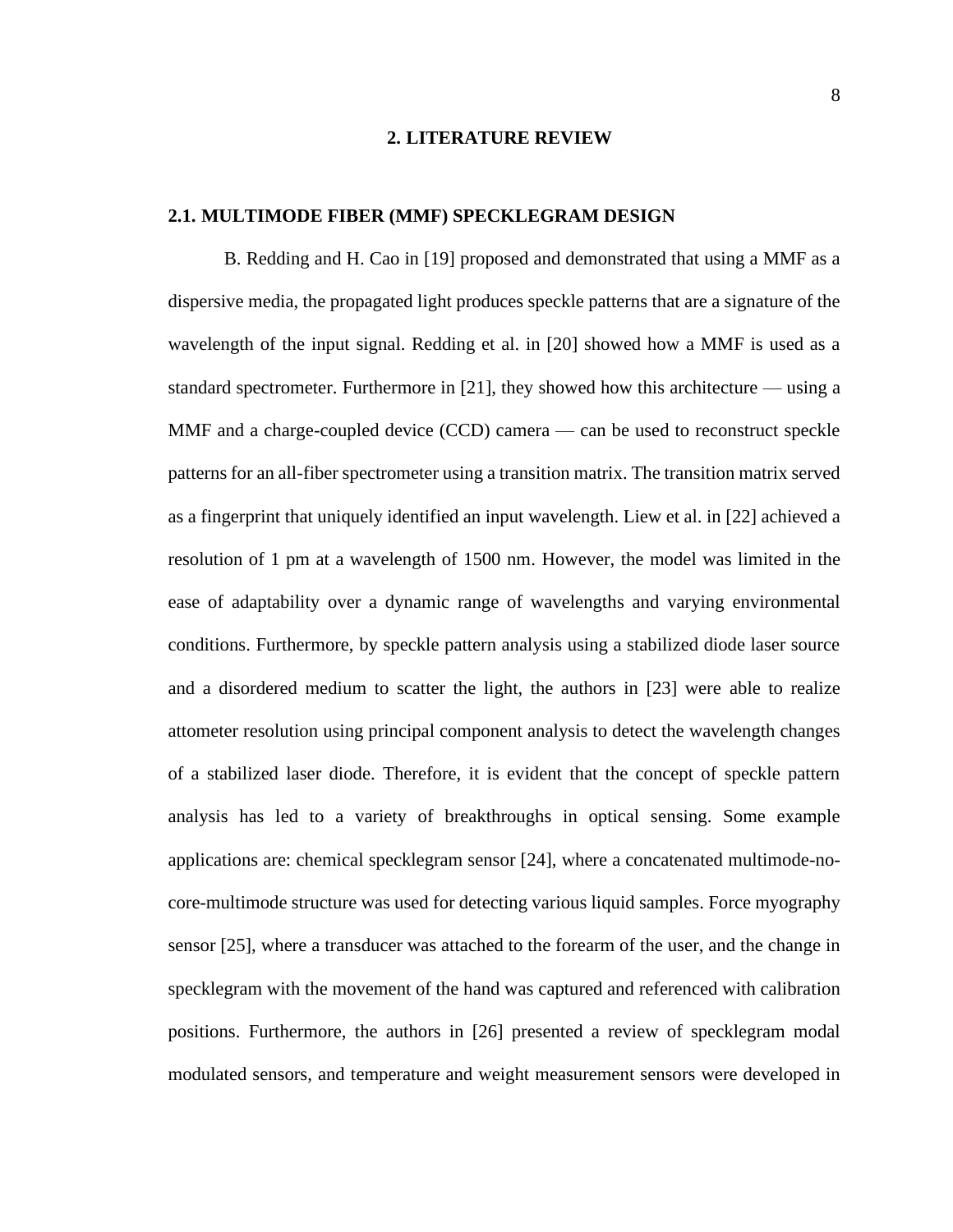[27]. Also, sensing of fluid properties, and mechanical stimuli were investigated in [28] and [29], respectively. All these research efforts support the fact that multimode fibers exhibit predictable behavior, which can be exploited for use in wavelength meter development [30].

The advancement in technology has led to the use of machine learning as a powerful tool for imaging and computer vision analysis. In machine learning, a user tries to imitate the way humans learn through sets of collected data and algorithms; it then trains a model to understand these patterns and to improve on the accuracy. Machine learning has been applied to optical sensors in many recent research efforts: fiber directional position sensors [31], classification and reconstruction of handwritten digits [32], multifunctional optical spectrum analysis [33], material science [34], holographic microscopy [35], structural health monitoring [36], speckle wavemeter using a disordered medium[35], fiber optic sensor embedded smart helmet [37], and pecklegram sensors for mechanical measurements [38]. The machine learning models are able to learn the underlying relationships between the trained dataset and the expected output(s), and in most cases the models show superiority over the traditional statistical signal processing approaches [39].

#### **2.2. BENEFITS OF FIBER SPEKLEGRAM DESIGNS**

Discussed earlier are some of the applications of the fiber specklegram designs. This area of research has seen several applications within the last two decades due to its tremendous benefits, some of which are listed below:

i. The designs do not require costly interrogation equipment (only use a laser source and a CCD camera).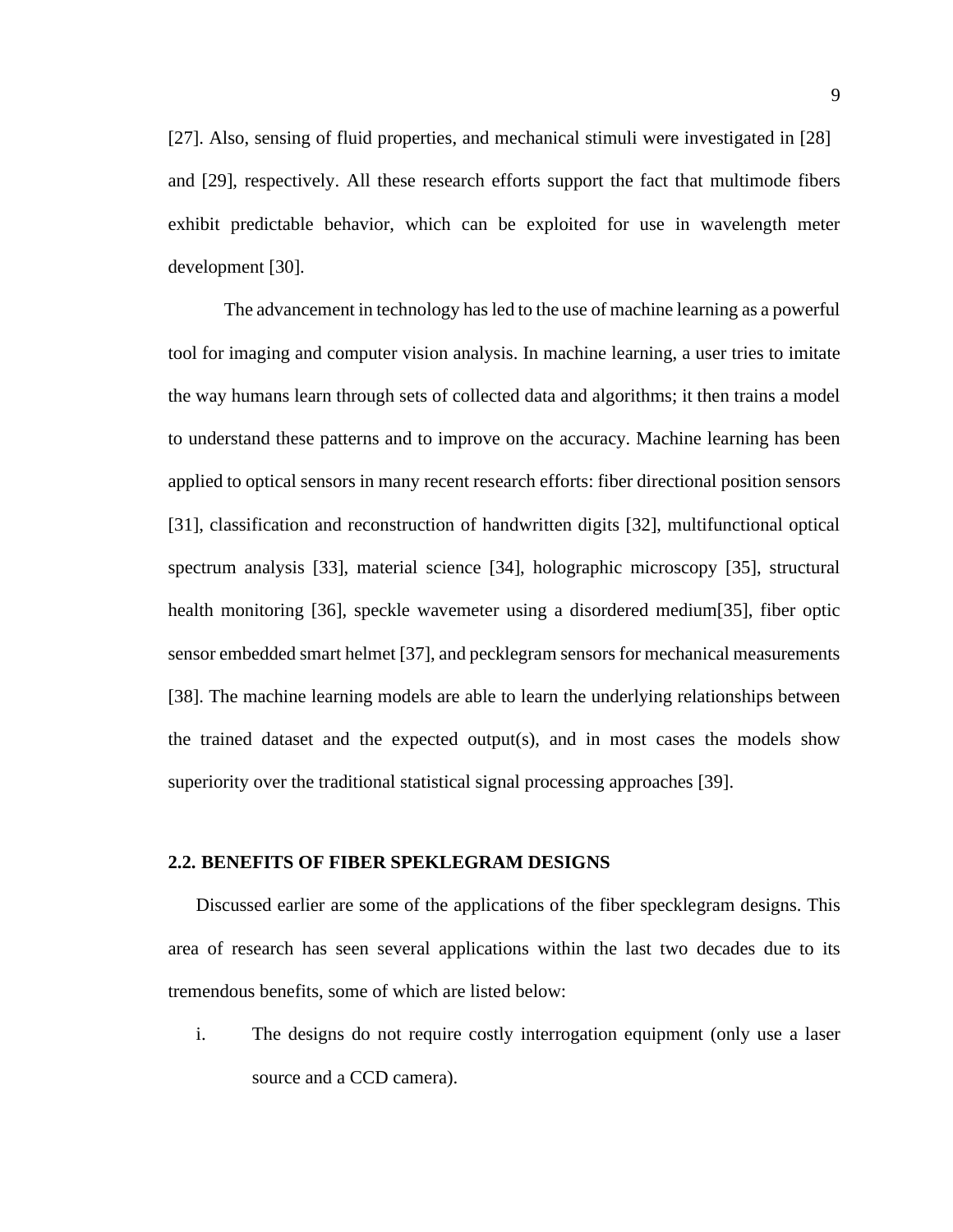- ii. High measurement resolutions in sensing applications due to the highly sensitive nature of specklegram designs.
- iii. Specklegram designs can be used to achieve multiplexing capabilities by varying the physical orientation of the design set up, or by making changes to the wavelength of the incident light source.
- iv. With the growing trend in machine learning for image processing, remote sensing, and internet of things (IoT), specklegram designs show enormous potential for the general improvement in fiber sensor applications,

#### **2.3. CHALLENGES OF FIBER SPEKLEGRAM DESIGNS**

Specklegram designs come with challenges as well. Listed below are some of the challenges:

- i. Extra packaging is required to ensure stability against the influence of mechanical perturbation, due to the highly sensitive nature of optical fibers.
- ii. The set-up of the design has to be maintained for a given sensing application because the sensing ability is highly dependent on the optical fiber's parameters. Some of the parameters that can result to variations in an optical fiber sensor are: the length of the fiber, the dimension of the core, the numerical aperture (NA) etc.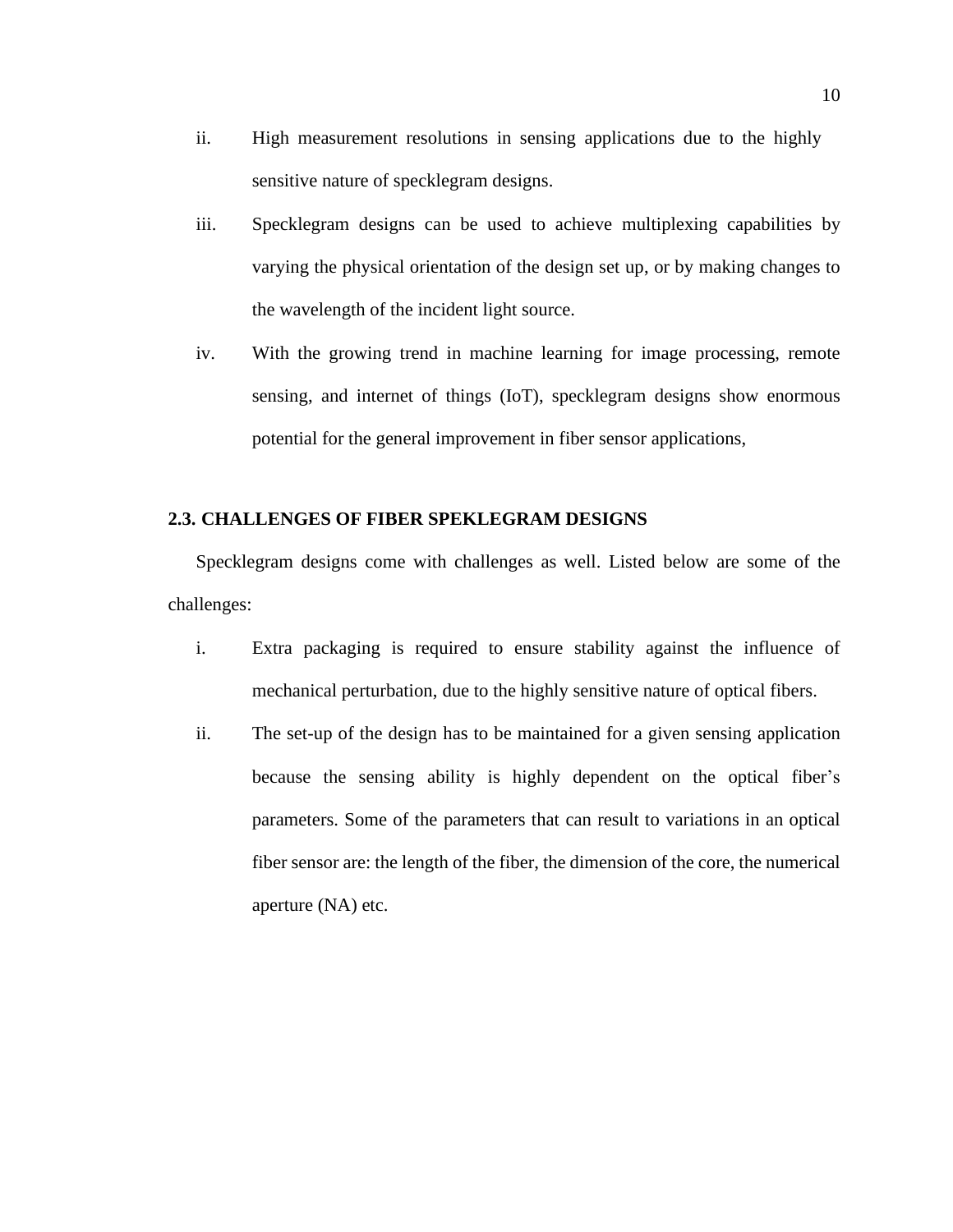#### **3. METHODOLOGY AND EXPERIMENTAL SET-UP**

#### **3.1. METHODOLOGY**

Speckle patterns are stochastically spatially distributed. Therefore, traditional analyses of their nature always employ statistical signal processing tools [40],[38]. For a mean value of the speckle pattern with intensity  $I$ , the probability density function can be expressed as:

$$
p(I) = \frac{I}{\langle I \rangle} \exp\left(\frac{-I}{\langle I \rangle}\right) I \tag{3}
$$

Also, the travelling modes in the fiber core could either interfere constructively or destructively, resulting in the observation of speckle patterns. Although, it is numerically possible to differentiate the speckle patterns of wavelength values farther apart, it becomes very complex to do so for closely separated wavelength values. For this reason, a machine learning algorithm was determined to be best suited for this task. Since a shift in the wavelength results in a corresponding change in each guided mode's propagation constant  $(\beta_m)$ , where m is for the mth guided mode) and its phase delay  $(\phi_m)$ , also for the mth mode as well), the expression for the propagation constant is given by Equation 4:

$$
\Delta \beta_m = \beta_m (\lambda + \Delta \lambda) - \beta_m (\lambda) \tag{4}
$$

and the change in the phase is expressed for a given length  $(L)$  is expressed as:

$$
\Delta \phi_m = \Delta \beta_m L \tag{5}
$$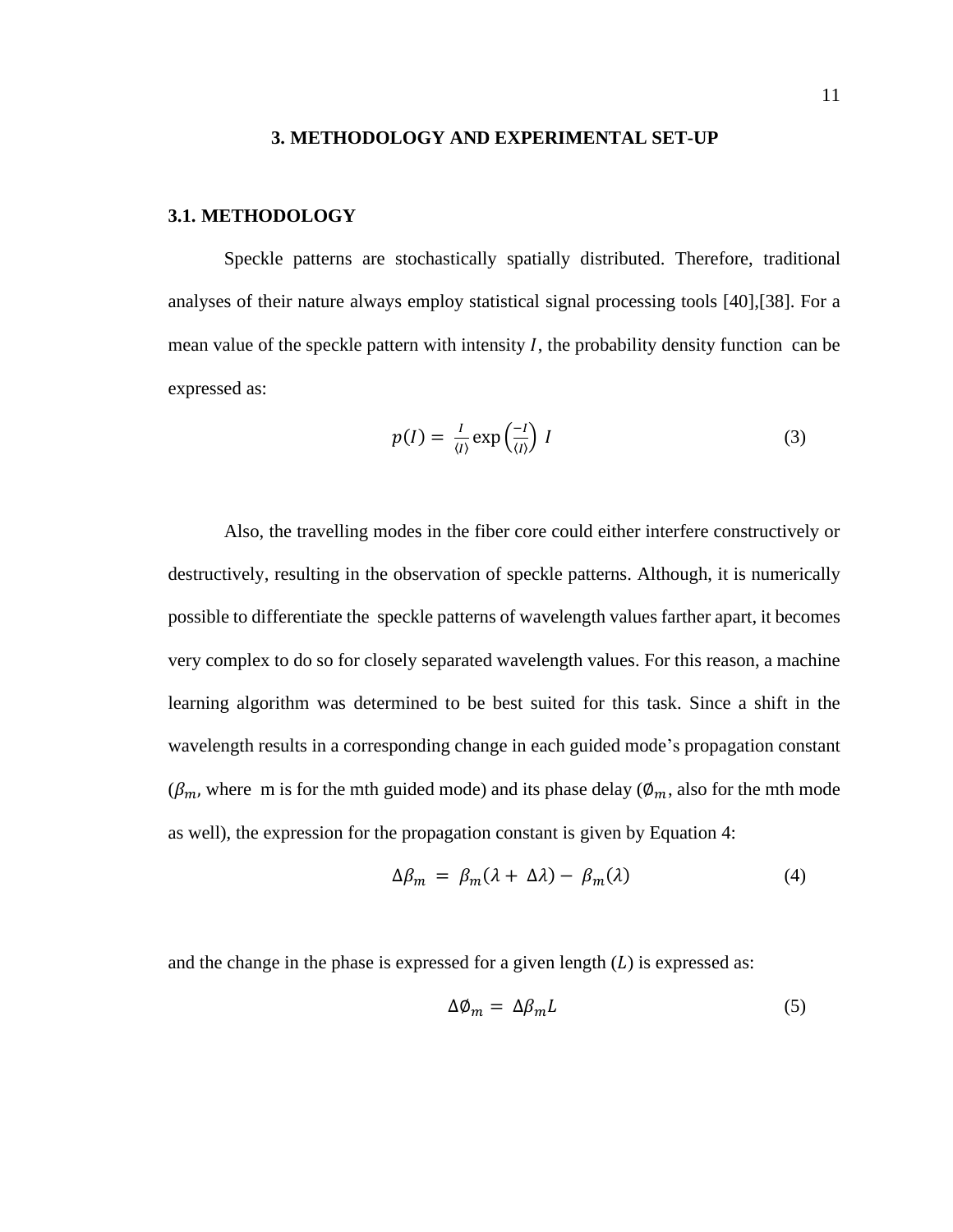Because these changes are a function of the length (L) of the fiber, it is evident that the changes in speckle patterns are easily noticed in longer fibers. Thus, in [19] it was reported that a 1 m long MMF achieved a spectral resolution of 0.15 nm while a 5 m long MMF resolved a spectral resolution of 0.03 nm, using the transmission matrix method; both cases were over a bandwidth of 25 nm and 5 nm, respectively. Also, in [7] we see that the authors used a 100 m multimode fiber to be able to achieve 1 pm resolution with a similar set up. Therefore, depending on the resolution of the light source, it is possible to achieve beyond picometer resolution. And for a a multimode fiber with a large core diameter, more modes will be excited and accommodated along the length of the fiber, leading to the observation of more speckles.

#### **3.2. DATA ACQUISITION**

For the experimental set-up, a Hewlett Packard 8168F (operating at 1440 nm to 1590 nm wavelength range with a 1 pm resolution) tunable laser source was used as the input light source. A commercially available 16 m long step-index MMF (core diameter  $= 400$ )  $\mu$ m, NA = 0.48) was coupled to the tunable laser source to serve as the dispersive element, resulting in the multimode interference speckle patterns along the core of the fiber. The MMF was coiled so that it can remain imobilized within the set-up space while the experiment was being conducted — to ensure a controlled structure. Figure 2.1 shows the schematic of the entire set up.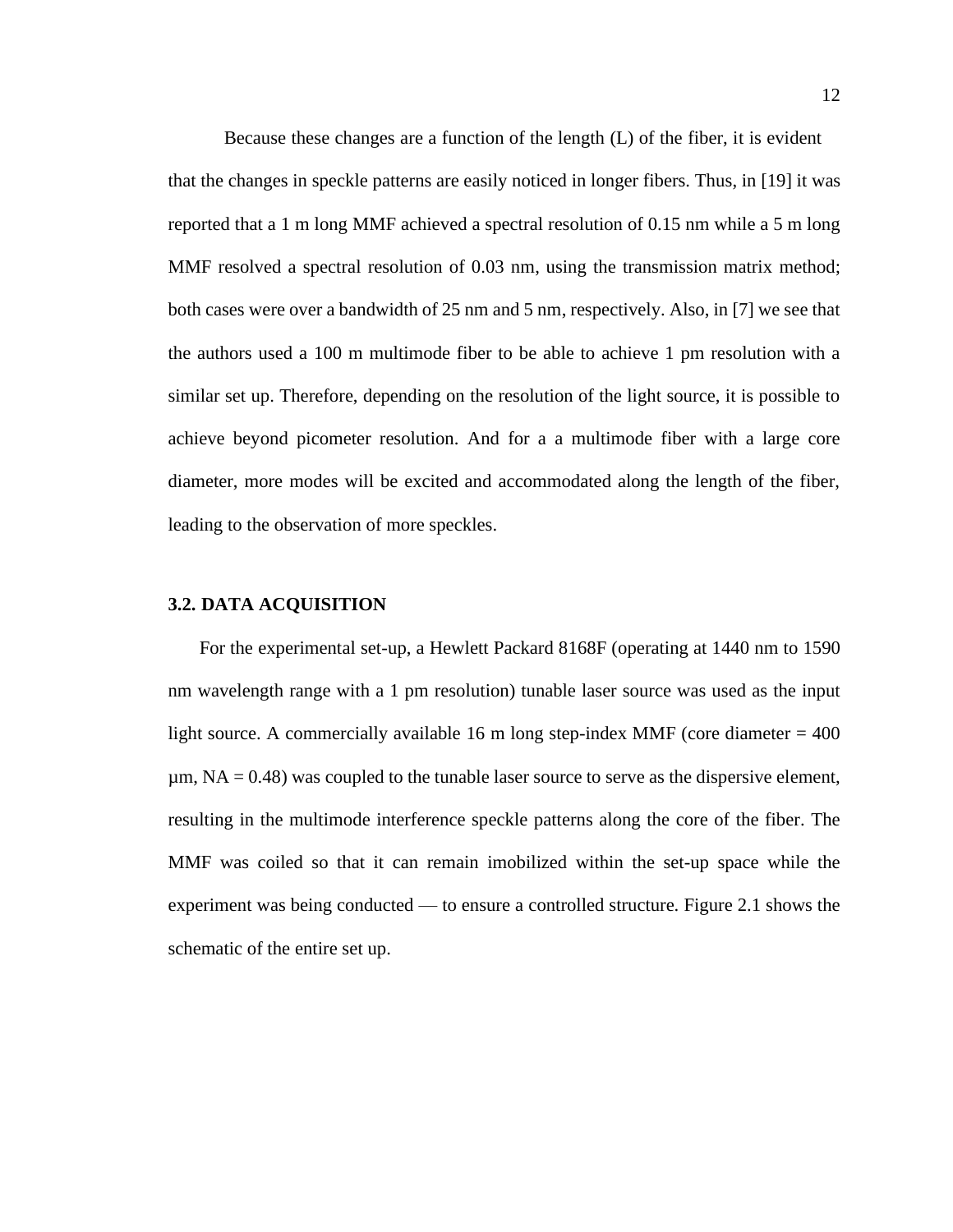

Figure 3.1 Schematic of the Set-up

The Tunable Laser source is used to transmit light of a selected wavelengt through the MMF, while the CCD camera is used to capture the speckle pattern at the end face. The captured speckle pattern is saved to the PC and processed for further analysis. Figure 3.1 shows one end of the MMF connected to the Tunable Laser source, and its distal end securely placed before the CCD camera. The image at the end face is captured by the camera. Image acquisitions were first carried out for the entire wavelength range (1440 nm to 1590 nm) in steps of 10 nm. For each step, 1000 images were captured. Afterwards, smaller resolutions with 1 nm, 0.1 nm, 0.01 nm and finally 0.001 nm (1 pm) step sizes were captured — 0.001 nm was the smallest step size the tunable laser could achieve. For the 1 pm step sizes in wavelength change, the captured images were recorded at 1500 nm; the decision to work at this wavelength was because it is at the middle operational range, and a 1 pm step size would result in millions of speckle images to analyze if adopted for the entire operational range of the equipment. However, to test if the CNN model can accurately generalize across the entire wavelength range of the device, similar data was collected at  $1440 \text{ nm} - 1449 \text{ nm}$  and at  $1580 - 1590 \text{ nm}$ , respectively (both ranges are at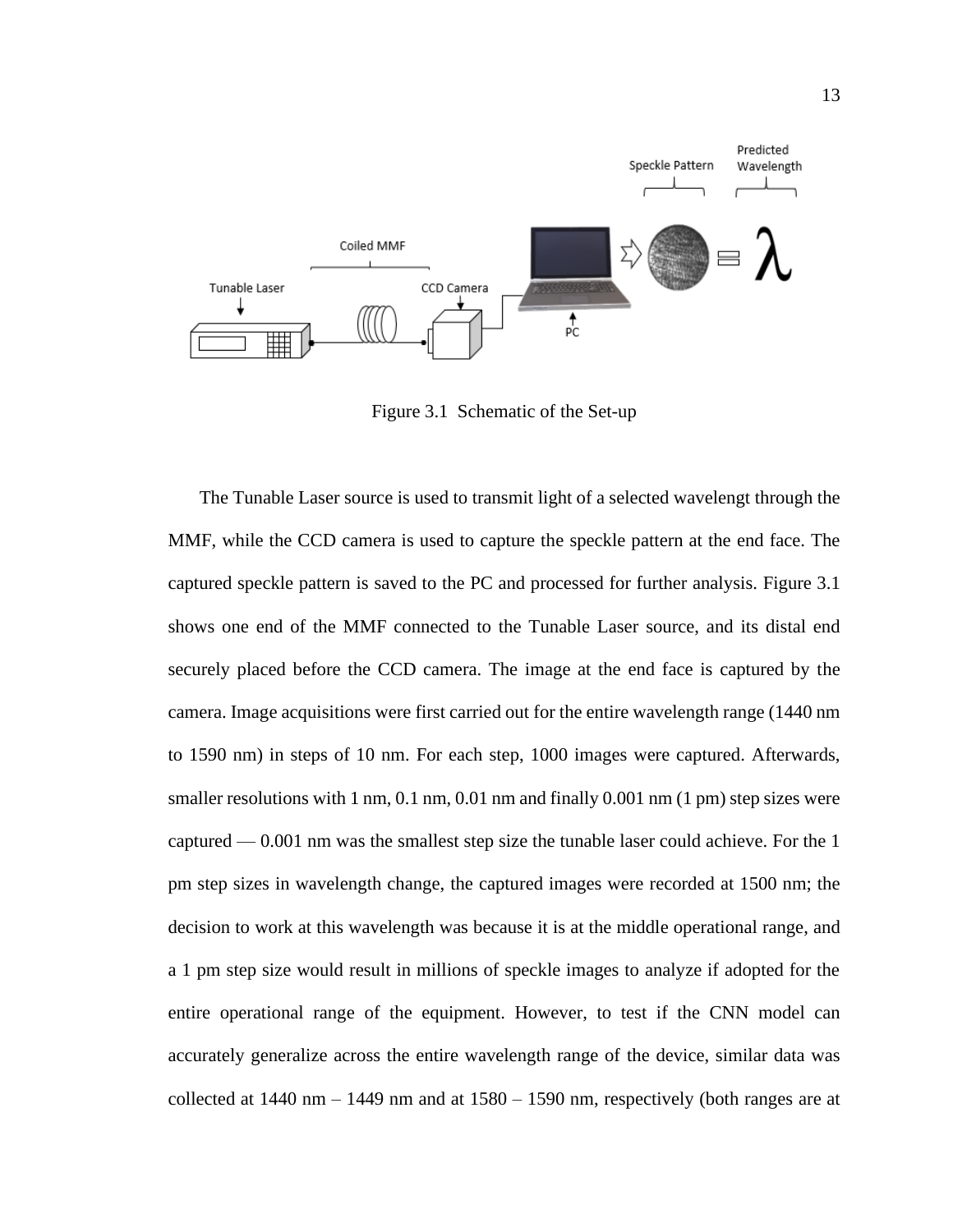the operational end ranges of the Tunable Laser source). For the entire time of the experiment, over 150,000 images were captured and labelled; care was taken to avoid effects of environmental perturbation by using the fiber optic table for every set of images captured. Figure 3.2 shows some of the speckle patterns captured at different wavelengths (step sizes of 100 pm and 1 pm).



Figure 3.2 Specklegram images (a) – (c) are at a step sizes of 100pm and (d) – (f) at 1 pm.

Figure 3.2 clearly shows that the speckle patterns become extremely difficult to distinguish by the naked eyes (some even undistinguishable) with smaller wavelength increments.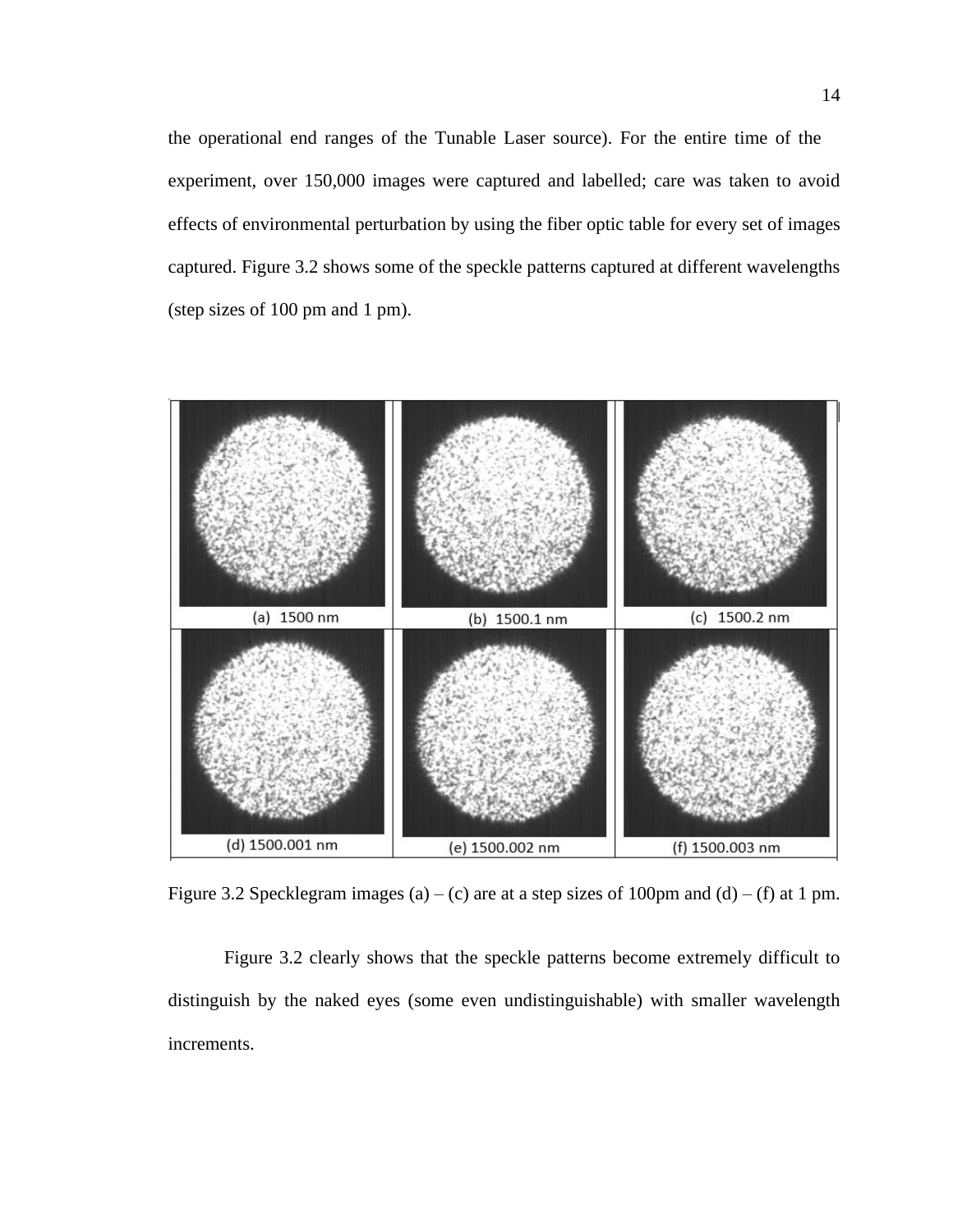#### **3.3. THE CNN MODEL**

By observing the images in Figure 3.2, it is evident that closely resolved speckle images were very similar in appearance and difficult to differentiate when dealing with an increasing number of images. For this reason, a CNN model was developed to understand the underlying correlations and to accurately map a speckle pattern to its signature wavelength. The model used has a summarize structure shown in Table 3.1.

| Layers         | Type                  | Kernel/Pool Sizes        | Activation |
|----------------|-----------------------|--------------------------|------------|
|                |                       |                          | Function   |
|                |                       |                          |            |
| 1              | Convolution2D_1       | Kernel size = $3x3$      | ReLU       |
|                | Maxpooling2D_1        | Pool size = $2x2$        |            |
| $\overline{2}$ | Convolution2D_2       | Kernel size = $3x3$      | ReLU       |
|                | Maxpooling2D_2        | Pool size = $2x2$        |            |
| 3              | Flatten               |                          |            |
| $\overline{4}$ | $Dense_1$             | $\overline{\phantom{0}}$ | ReLU       |
| 5              | Dense_2(with Dropout) |                          |            |
| 6              | Dense_3               |                          | Softmax    |

Table 3.1 CNN Model Summary

The model as depicted in Table 3.1 has six layers with their functions stated below.

**3.3.1. The Convolutional Layer.** The convolutional layer is the first layer for the extraction of features of the input images. Convolution is the mathematical linear operation where a dot product function is obtained from the multiplication of two other functions. This product function expresses how the shape of the first function is affected by that of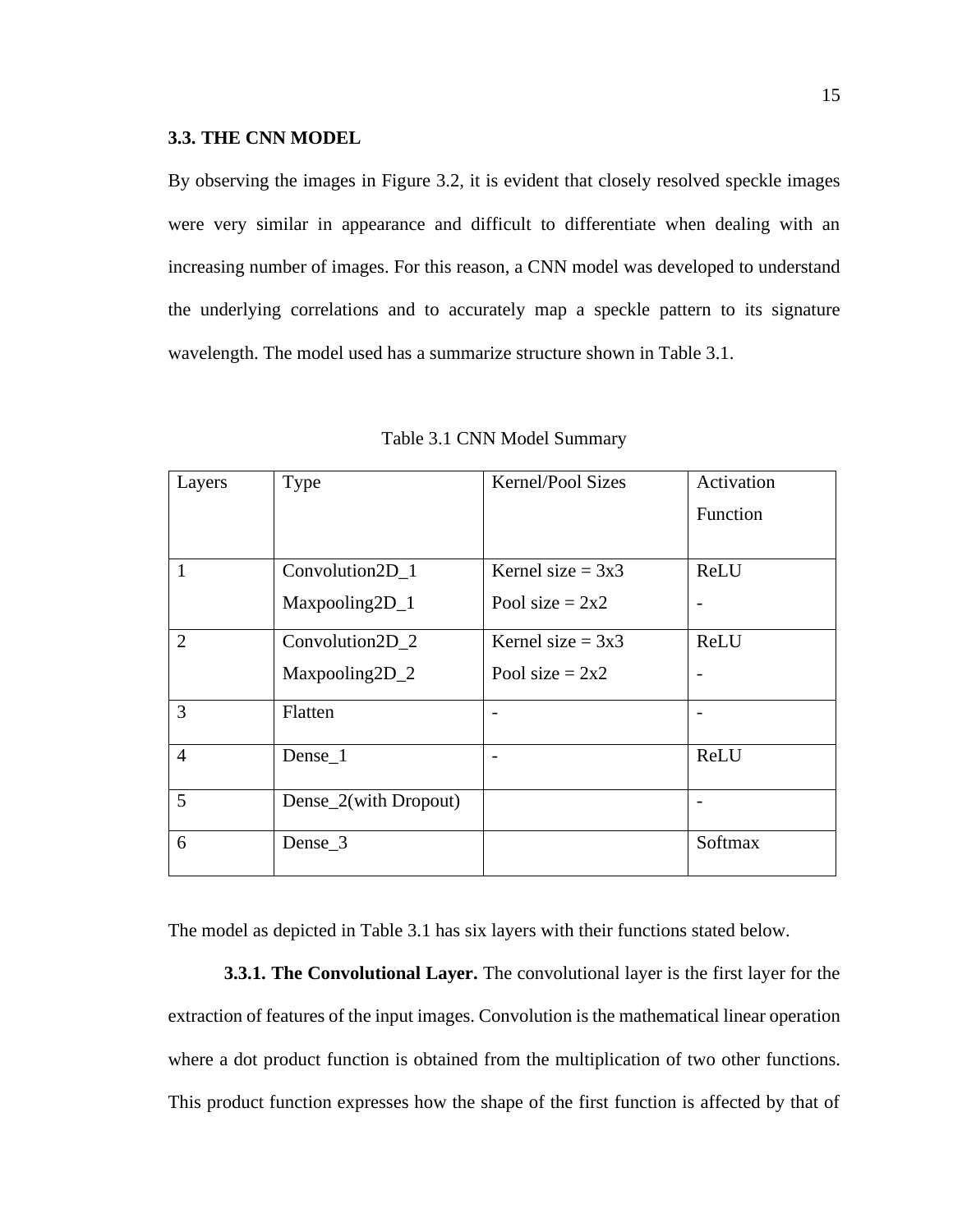the second function. These functions are expressed in matrix form, where the first function is the input image matrix of size  $M \times M$ , and the second is that of the filter of size N x N. The final output term resulting from sliding the filter over the input image is called the feature map. The feature map contains information about the edges of the input image.

**3.3.2. Pooling Layer.** The pooling layer follows the convolutional layer, and it has the primary aim of decreasing the size of the feature map obtained from the convolutional layer. The goal was to reduce the computational cost. Some pooling methods are the max pooling; this takes the largest element from each pool (i.e., if it is a 2x2 pooling size, it will take the element with the highest value from each pool size), and combines them to form a reduced feature map. The average pooling computes the average value of the elements, and the sum pooling uses the value of the sum of the elements**.**

**3.3.3. Flatten Layer.** The flatten layer organizes the pooled feature map into a single column vector. This was achieved by taking the row-by-row values of the pooled feature map and making them a 1-dimensional feature vector to be used by the dense layer.

**3.3.4. Dense layer.** In this layer, each neuron received an input from all the neurons of the previous layer (i.e., the flatten layer). The operation of this layer was to perform a dot multiplication of the input values (x) and the weight (w) presented to it for obtaining the output classes (Y). However, the end result has to pass through the activation function  $(f)$  to yield an output, expressed as:

$$
Y = f(w * x + b) \tag{6}
$$

where b, is a bias term.

**3.3.5. Dropout Layer.** The function of the dropout was to check against overfitting. Overfitting is a situation where a particular model is only able to perform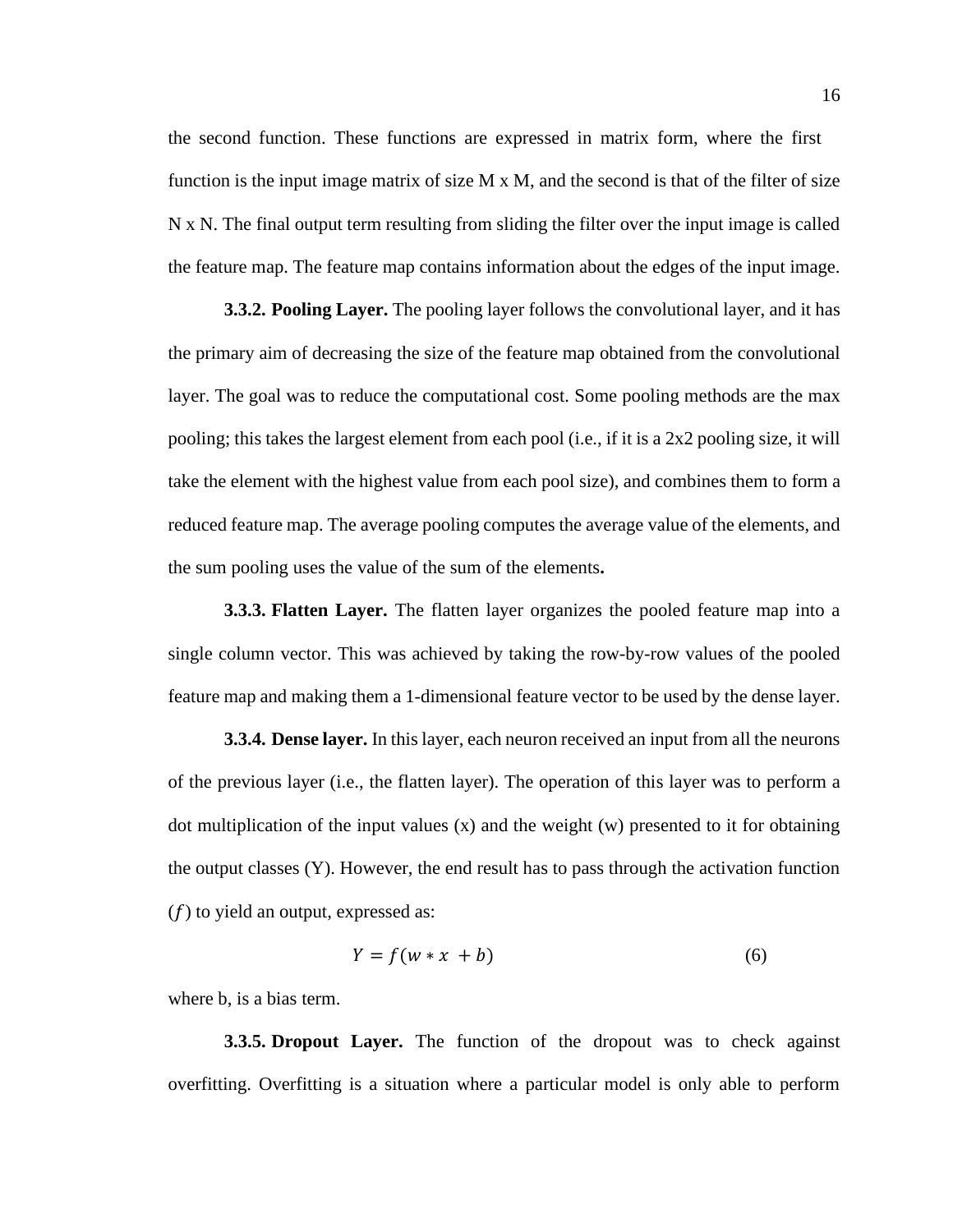perfectly well on the training set (seen data), however, it performs poorly on the test set (unseen data). It happens when the model memorizes the seen data and fails to understand the underlying relationship — this makes it unable to generalize for unseen data. A solution to this is to randomly drop some neurons during the training process, which is what the dropout achieves.

**3.3.6. Activation Function.** Activation functions are used to approximate complex relationships between variables. The activation function helps to add non-linearity to the network. Some common examples are the Rectified Linear Unit (ReLU) function, Sigmoid function, Softmax etc. Every activation function has its specific usage. For example, the sigmoid function is a good choice for binary classification, while the softmax is preferred for multi-class classification problems.

In summary, the developed model has its first two layers as a series of convolutions and pooling with kernel sizes 3x3 and pool size 2x2, respectively. The convolution unit on both layers uses the Rectified Linear Unit (ReLU) activation function. The ReLU function does not update all neurons at the same time, therefore, the positive portion is updated more rapidly during training; this helps to speed up the process. Next is the Flatten layer, which converted the data to a 1-dimensional array feature vector, and it was followed by a dense layer that performed the matrix-vector multiplication, and adopted a ReLU activation function. After the flatten layer, there was another dense layer with a dropout function to prevent the model from overfitting. Finally, there was a third dense layer with a softmax activation function for the classification. The CNN model was developed on the Jupyter notebook within the Anaconda software package. The Anaconda package is an open-source platform for Python data science computation, and the design utilized the Keras API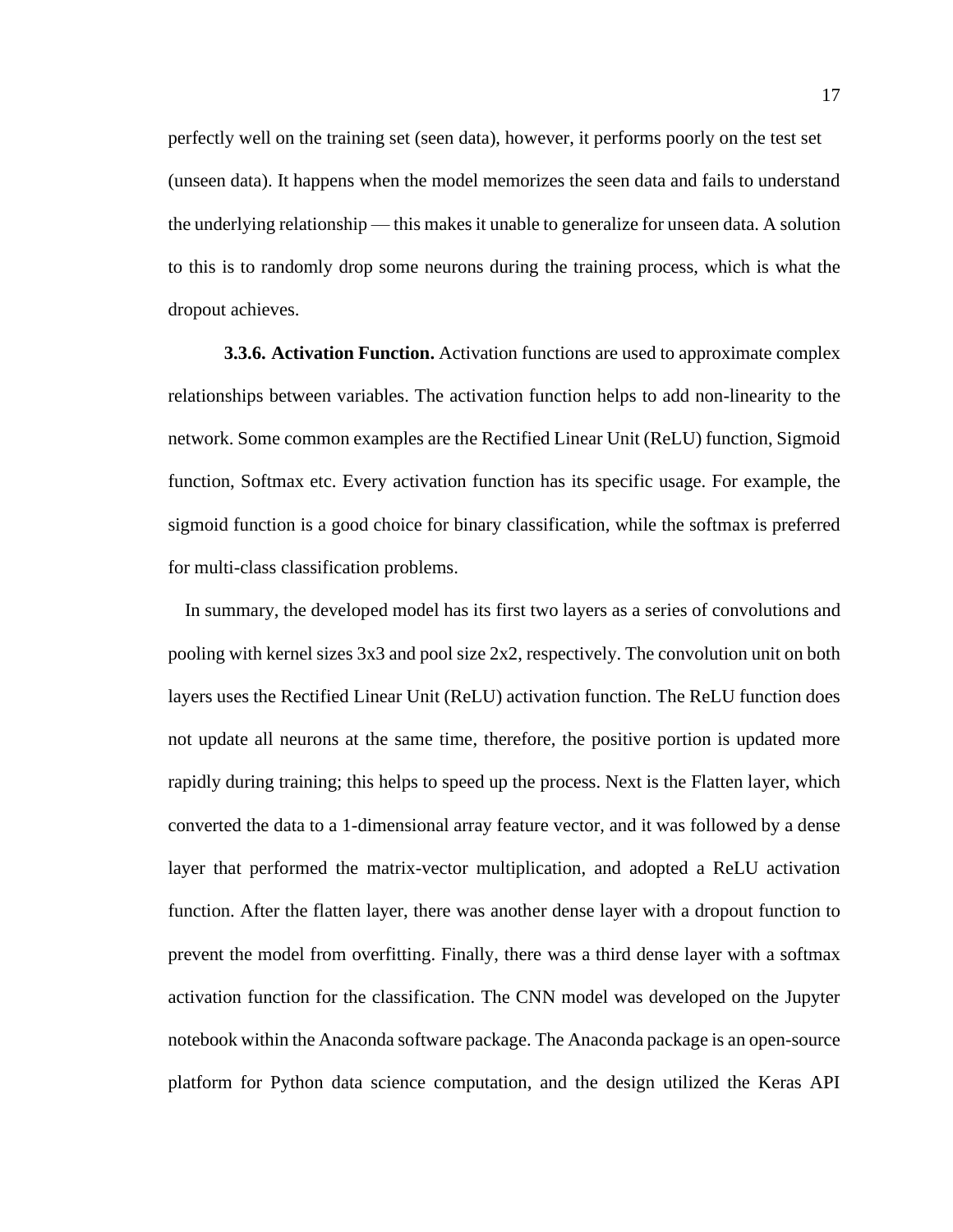running on Windows 10 and TensorFlow back end. The choice of this package prevailed because it was user friendly, and it came with many other development tools for data science analyses.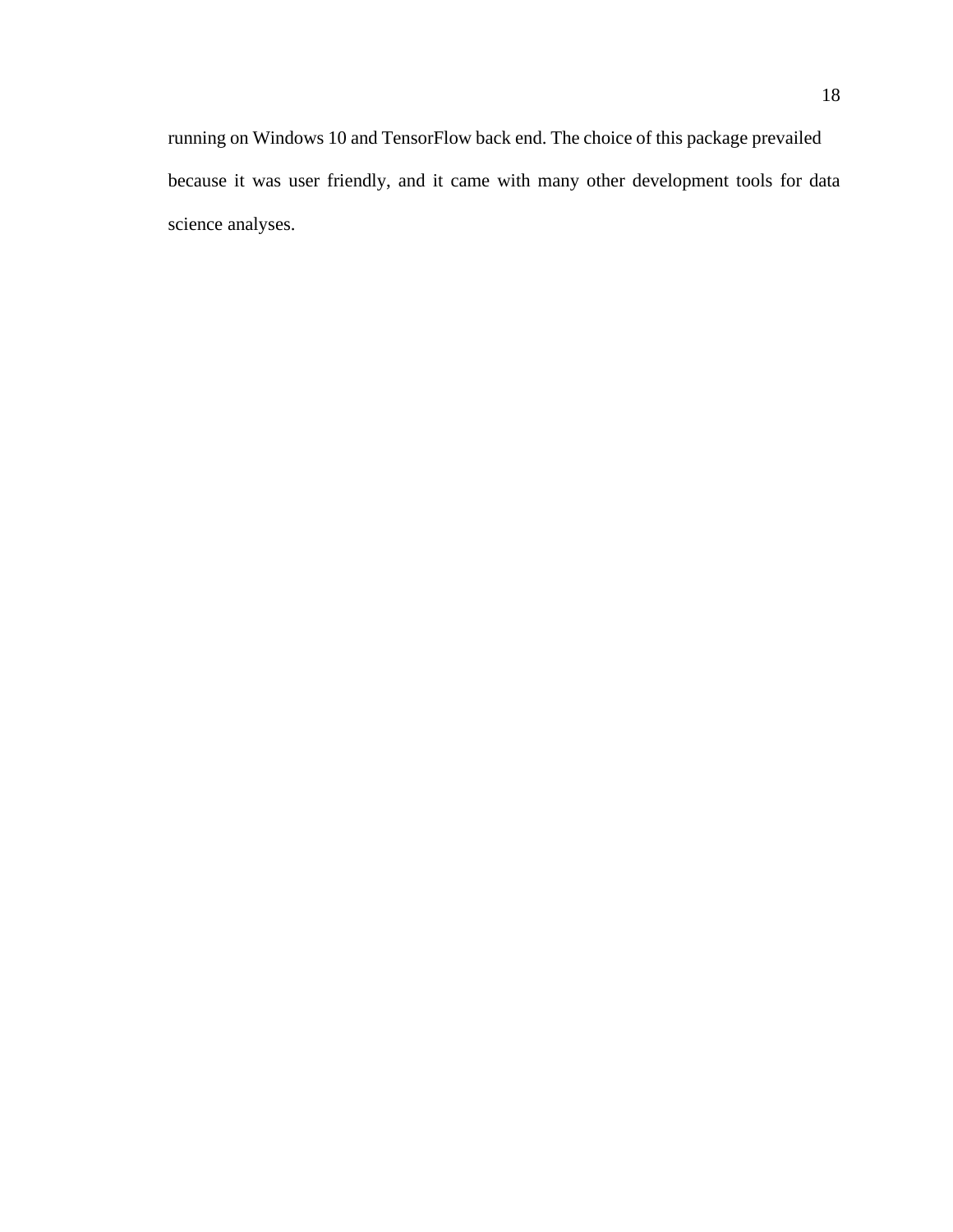#### **4. EXPERIMENTAL RESULT AND DISCUSSION**

### **4.1. RESULT WITH TRAINED CATEGORY OF DATASET**

Several cases were tested, with the first set of training on speckle patterns at 10 nm steps apart. Since this was the first case analyzed, major tuning of the model's hyperparameters was made at this stage. After several trials and finetuning of the parameters, a model with a learning-rate  $= 0.001$ , batch size  $= 20$ , and beta value  $= 0.9$  was shown to achieve an accuracy of 100% at this step size. The data set had 9,000 images of which 8,000 images were used for training (with validation split  $= 0.15$ ), and the remaining 1,000 images for testing of the model. This model was then deployed for the next set of cases with step sizes of 1 nm, 0.1 nm, 0.01 nm, and 0.001 nm (1 pm), respectively. For each of these cases, 8,000 images were used for training and 1,000 were used to test the model.

Typically, the images were first converted to arrays with pixel values in the range [0, 255] before being fed to the network as shown in Figure 4.1.



Figure 4.1 Specklegram as a matrix of pixel values.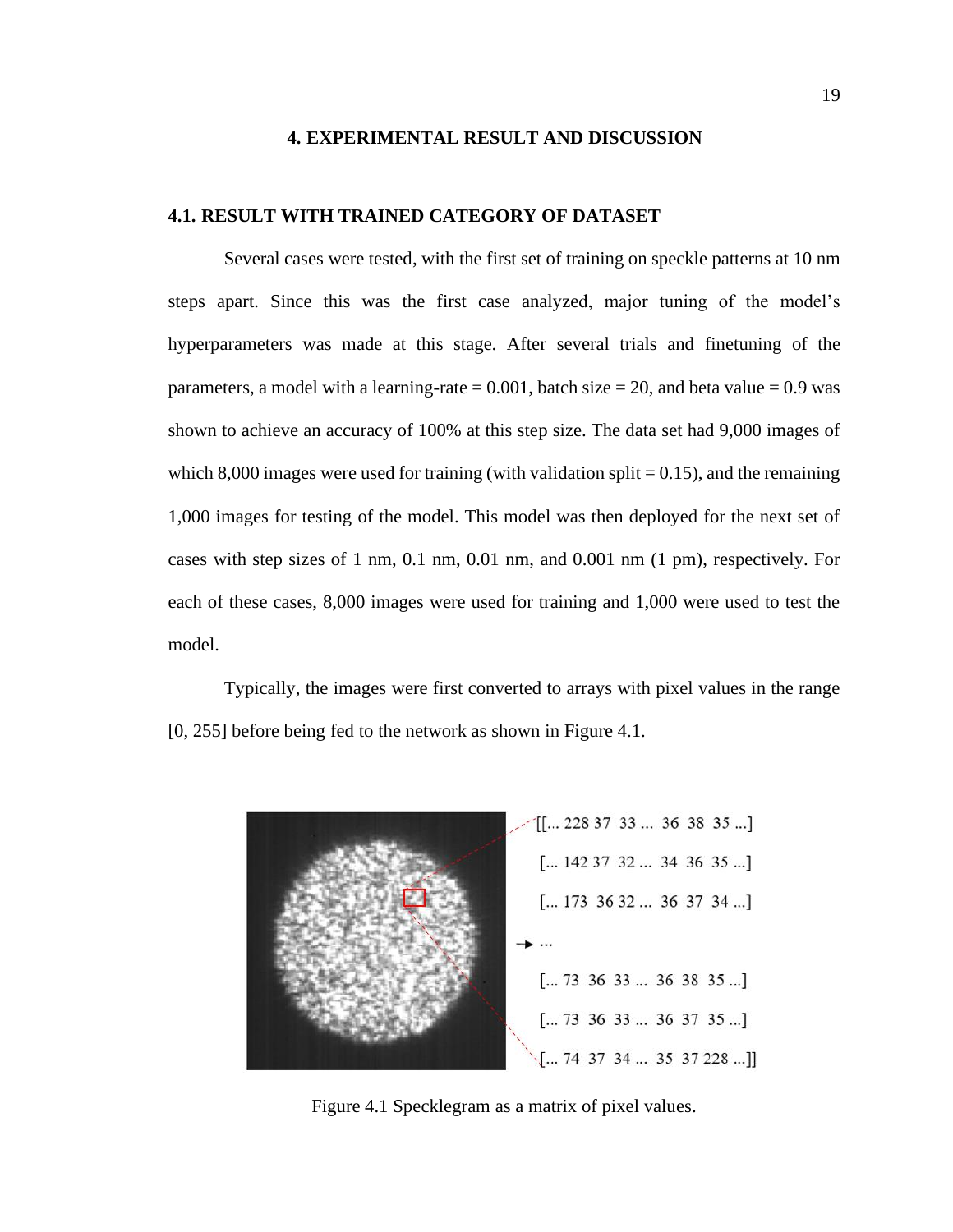Figure 4.1 shows a 256 x 256 matrices of the intensity distribution, with the value 255 denoting a pixel with the most intensity (regions where the interference is in phase), and 0 denoting a pixel with the least intensity (region where the interference is completely out of phase). After several training iterations (with modifications to the hyperparameters), an accuracy of 100% was still achieved with the developed model. Table 4.1 further shows the result for the CNN model adopted for the classification task. In addition, VGG16 and RESNET50, both award winning models for image classification challenges were also tried on this data set — basically to see how well the pretrained models will perform on this dataset without any tweaking of parameters. Table 4.1 shows the computed result for the 1 pm step size analysis. The networks were fed with a balanced data set, with all classes having equal number of images for the training and testing of the model. If this balance was not maintained, the classifier was very likely to be bias, thus, leading to overfitting for the more represented class.

| <b>Step</b> | Model           | Number of Images      |       | Accuracy $(\% )$ |             |
|-------------|-----------------|-----------------------|-------|------------------|-------------|
| <b>Size</b> |                 | Trained               | Test  | Train            | <b>Test</b> |
|             |                 | (Validation)<br>Split |       |                  |             |
|             |                 | $= 0.15$              |       |                  |             |
| 1 pm        | Used-Model      | 8,000                 | 1,000 | 100              | 100         |
| 1 pm        | VGG16           | 8,000                 | 1,000 | 96.1             | 74.5        |
| 1 pm        | <b>RESNET50</b> | 8,000                 | 1,000 | 91.2             | 67.4        |

Table 4.1 Training and Test Results for the Different Models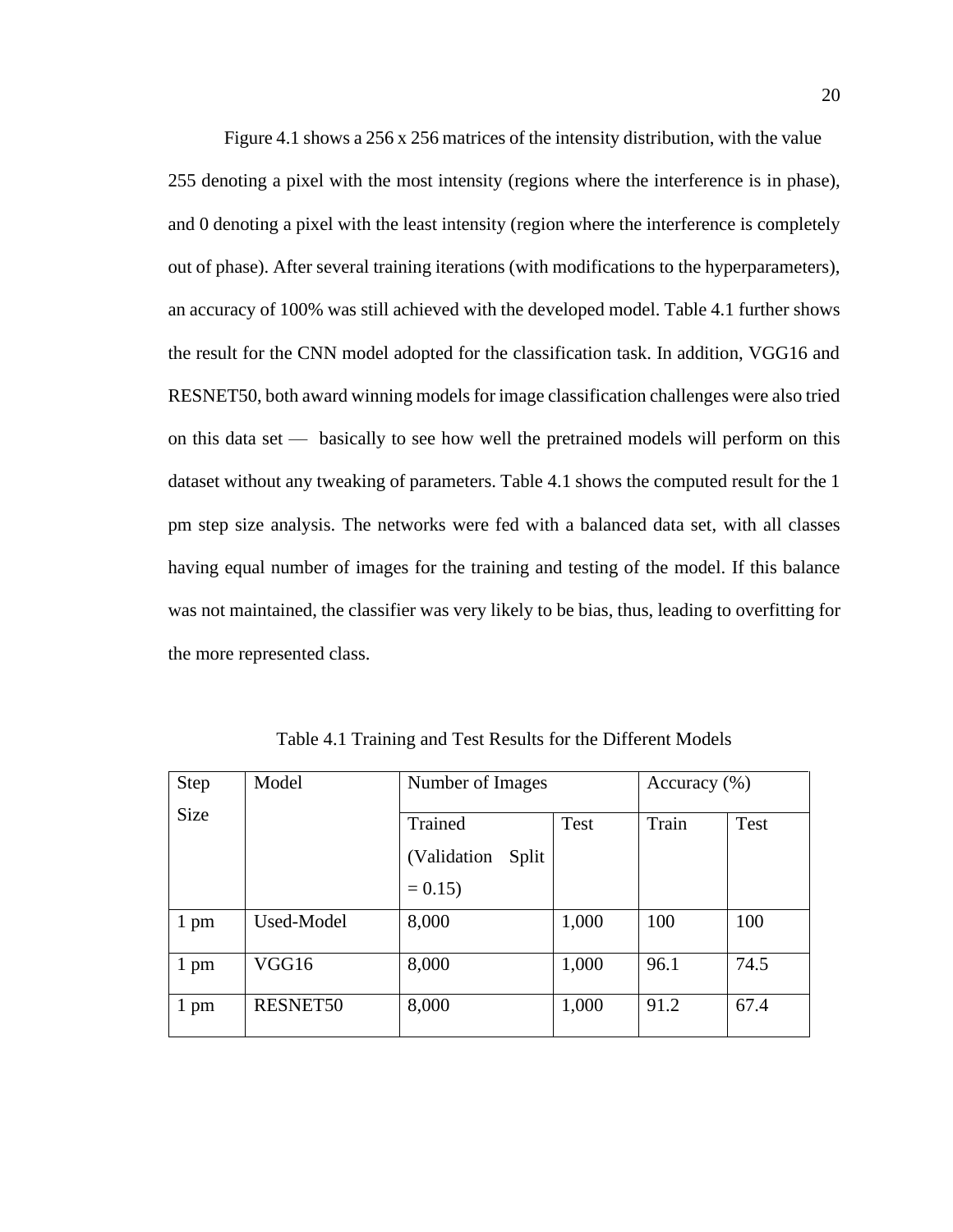The grouped bar chart in Figure 4.2 further captures the summary of the training and test results. Just like the table, the bar chart also shows the accuracy result at 1 pm for the testing and training for all three models. The Used-Model showed 100% classification accuracy at both training and testing stages.



Figure 4.2 Training and Test Result for VGG16, RESNET50 and Used-Model.

### **4.2. RESULTS WITH UNTRAINED CATEGORY OF DATASET**

To further test the generalization of the developed model, a new category of completely untrained images was analyzed. The analysis of the new category of data set yielded 100% accuracy. It is worth noting that the set of testing with an untrained range of wavelengths took a longer time to converge; however, it still achieved 100% accuracy as seen in Figure 4.3.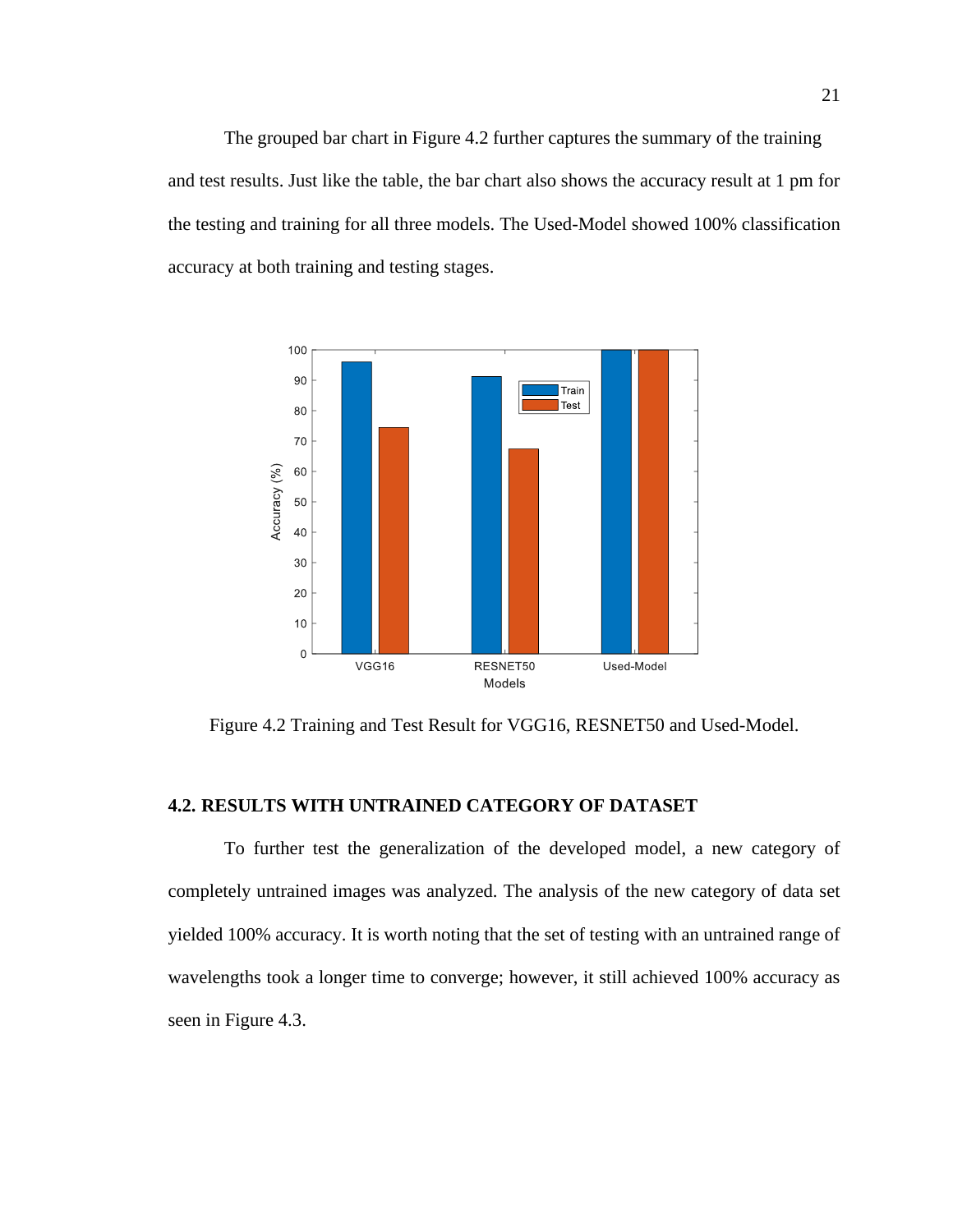

Figure 4.3 Trained and Untrained Data Accuracy at Different Epochs.

With the trained category, optimum accuracy was achieved at an earlier epoch as compared with the untrained category: for the trained set, an accuracy of 100% was achieved by the 4th epoch. For the category of untrained data, it was at the 8th epoch that 100% accuracy was achieved. From the results presented above, speckle-based wavemeters are effective for accurately classifying narrowly resolved wavelengths using machine learning. Although, it may take some time to develop an effective and efficient model, once a working model has been developed, it becomes easy to adapt, making it a scalable approach. For example, Figure 4.2 showed results for two pretrained models, VGG16 and RESNET50; both models performed well without modifications to the hyperparameters. Some modifications made to the data set were in the image dimensions, where all images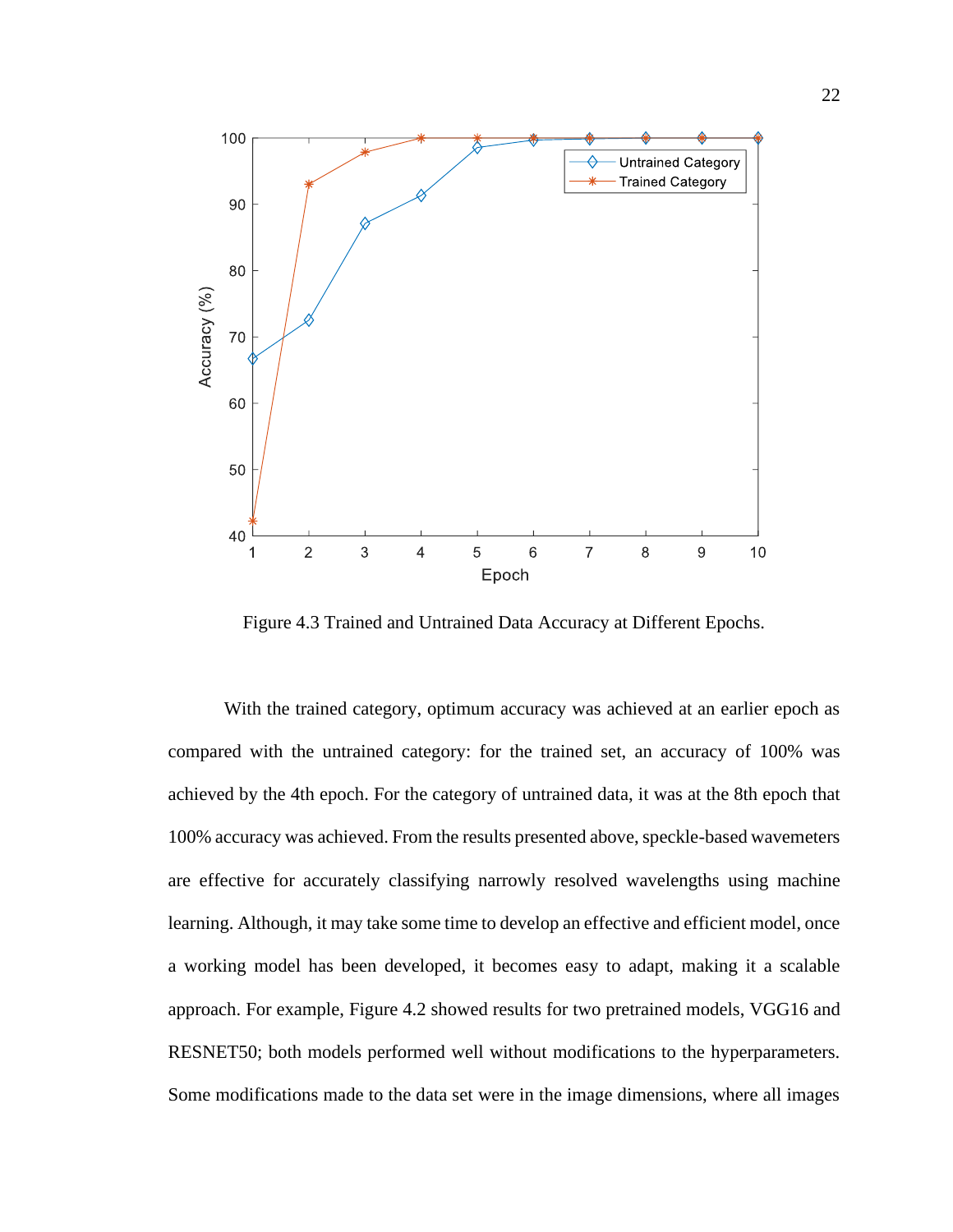were set to 256x256 pixels for uniformity. Also, the dark background was cropped out as part of the preprocessing steps for some cases; it was noticed that this did not significantly affect the training and test result. The datasets fed for training were all shuffled and each image had its unique identification as a ground truth label. For the 1 pm resolved speckle patterns, the model must rely entirely on other underlying features such as the spatial distribution of the spots for each wavelength.

In conclusion, the analysis of speckle patterns require advance tools beside traditional computational methods for accurate processing, and a CNN algorithm was ideal for this task.

The goal of using the optical table for the set up was to ensure that the initial conditions of the experiment were maintained all through the various data collection periods. Noteworthy, was the effect of vibration on the set up: to examine if there would be any instability resulting from external vibrations, the set-up was intentionally forced to vibrate. The outcome from the forced vibration was recorded, and it showed that the speckle orientation for a given set of parameters (i.e., the specific wavelength and the environmental condition at the given time) would always return to its initial orientation in about 3 – 5secs after the applied force was removed.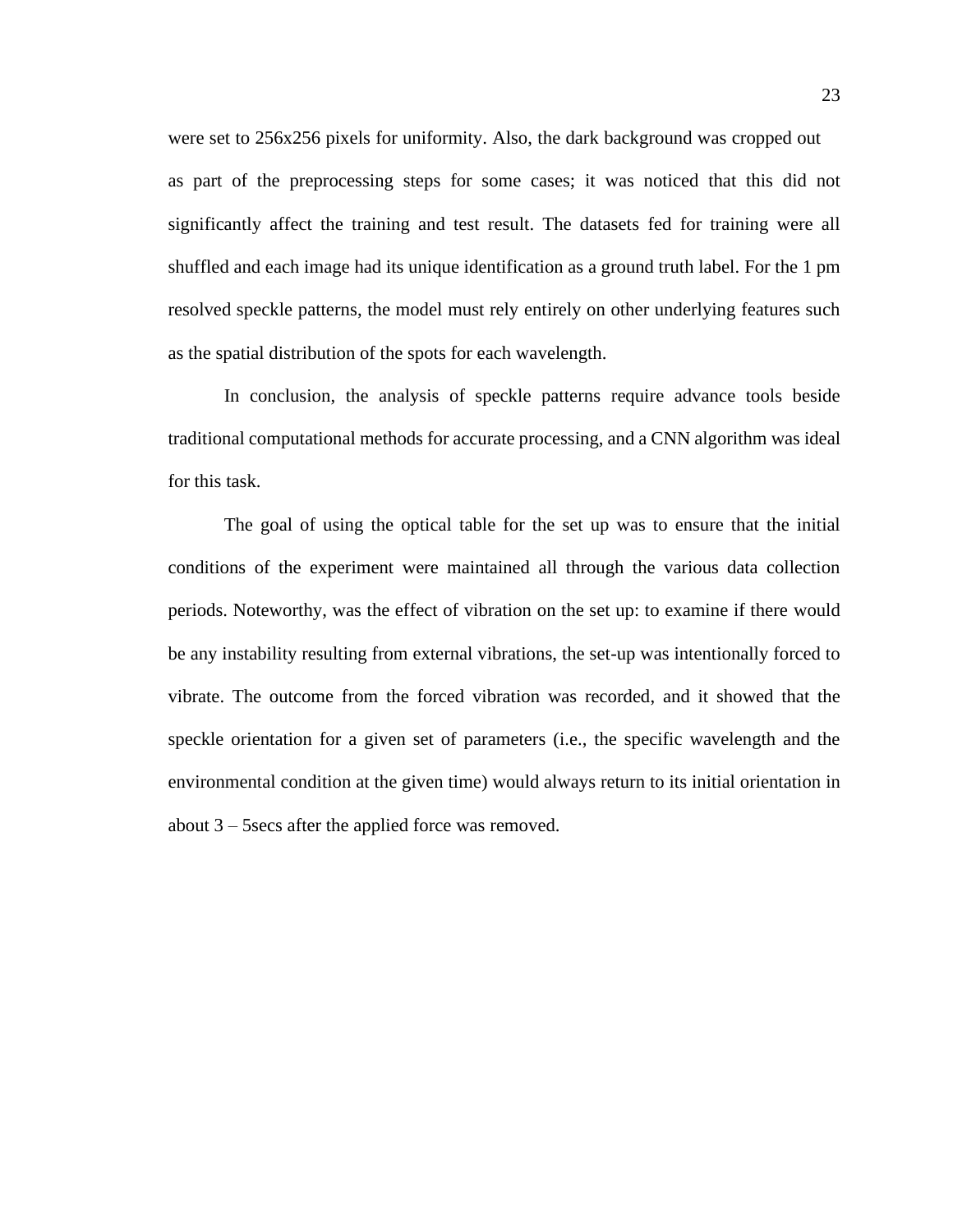#### **5. CONCLUSION AND FUTURE WORKS**

This work demonstrated that it is possible to accurately classify all possible resolved wavelengths from their signature speckle patterns. The experiment used a tunable laser as the light source, and a convolutional neural network model for data analyses. Furthermore, the work was compared with results from existing pretrained models (VGG16 and RESNET50); the outcomes validated the power of machine learning in this area of study. A concern during the process of data collection was environmental influence, since the speckles are extremely sensitive to physical perturbation from the surrounding environment. To check the effect of environmental perturbation, it was very important to have the data captured on a stable stage. For the work reported herein, an optical table was used. This method of wavelength prediction is cheap and adaptable, and uses a multimode fiber, a CCD camera and a 16G RAM, core i7 Dell PC. Moreover, with this simple setup, the method can be easily incorporated into digital mobile devices, and the developed CNN model can be further utilized for untrained data sets for the design of a simple and compact wavelength meter. The transfer learning ability of the model makes it easily deployable and adaptable to a wide range of wavemeter applications.

All data collected for this work was at room temperature. Future work will consider the inclusion of a temperature controller, since the device is temperature sensitive. Also, the application of speckle patterns towards sensing of other physical parameters besides wavelength measurements will be investigated.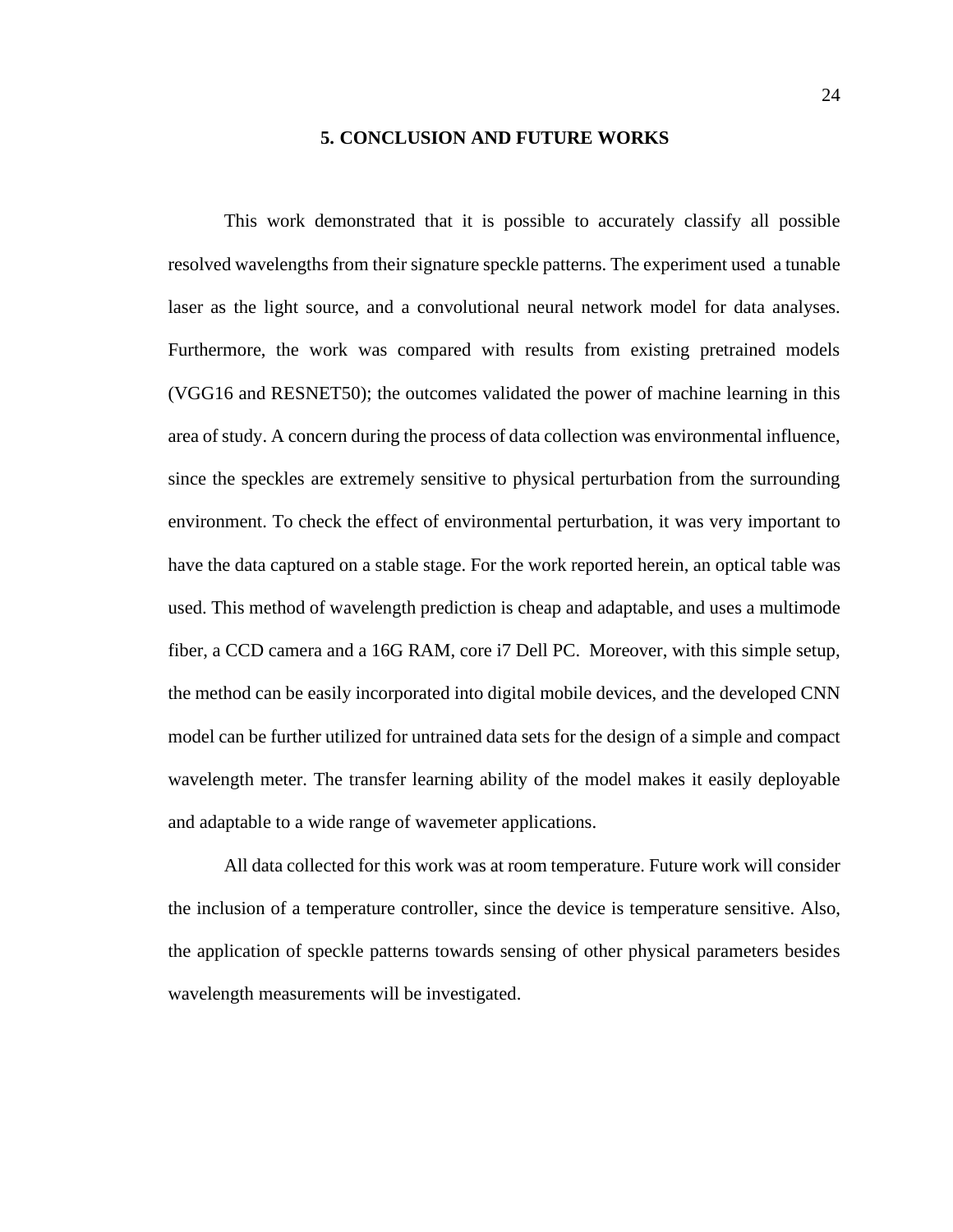#### **BIBLIOGRAPHY**

- [1] A. Güemes, A. Fernández-López, and B. Soller, "Optical Fiber Distributed Sensing - Physical Principles and Applications," Struct. Heal. Monit., vol. 9, no. 3, pp. 233– 245, May 2010, doi: 10.1177/1475921710365263.
- [2] S. Pevec and D. Donlagic, "Miniature fiber-optic sensor for simultaneous measurement of pressure and refractive index," Opt. Lett., vol. 39, no. 21, p. 6221, Nov. 2014, doi: 10.1364/OL.39.006221.
- [3] C. Zhu, D. Alla, and J. Huang, "High-temperature stable FBGs fabricated by a point-by-point femtosecond laser inscription for multi-parameter sensing," OSA Contin., vol. 4, no. 2, p. 355, Feb. 2021, doi: 10.1364/OSAC.415685.
- [4] M. Ghadimi et al., "Multichannel optomechanical switch and locking system for wavemeters," Appl. Opt., vol. 59, no. 17, p. 5136, Jun. 2020, doi: 10.1364/AO.390881.
- [5] J. D. White and R. E. Scholten, "Compact diffraction grating laser wavemeter with sub-picometer accuracy and picowatt sensitivity using a webcam imaging sensor," Rev. Sci. Instrum., vol. 83, no. 11, p. 113104, Nov. 2012, doi: 10.1063/1.4765744.
- [6] T. Wang, Y. Li, B. Xu, B. Mao, Y. Qiu, and Y. Meng, "High-resolution wavemeter based on polarization modulation of fiber speckles," APL Photonics, vol. 5, no. 12, p. 126101, Dec. 2020, doi: 10.1063/5.0028788.
- [7] B. Redding, M. Alam, M. Seifert, and H. Cao, "High-resolution and broadband allfiber spectrometers," Optica, vol. 1, no. 3, p. 175, Sep. 2014, doi: 10.1364/OPTICA.1.000175.
- [8] H. Cao, "Perspective on speckle spectrometers," J. Opt., vol. 19, no. 6, p. 060402, Jun. 2017, doi: 10.1088/2040-8986/aa7251.
- [9] N. Han, G. N. West, A. H. Atabaki, D. Burghoff, and R. J. Ram, "Compact and high-precision wavemeters using the Talbot effect and signal processing," Opt. Lett., vol. 44, no. 17, p. 4187, Sep. 2019, doi: 10.1364/OL.44.004187.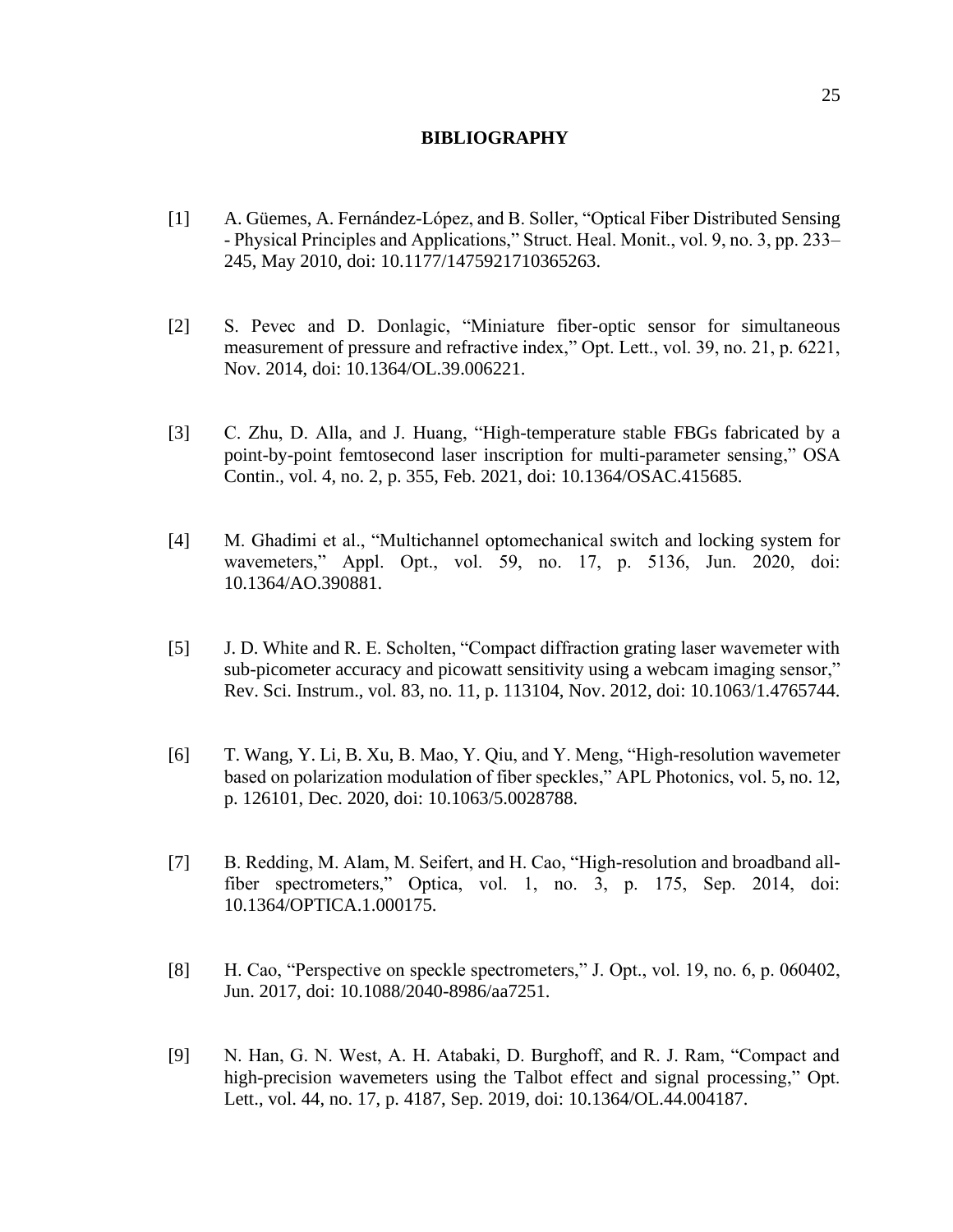- [10] P. J. Winzer, "Scaling Optical Fiber Networks: Challenges and Solutions," Opt. Photonics News, vol. 26, no. 3, p. 28, Mar. 2015, doi: 10.1364/OPN.26.3.000028.
- [11] M. Roman, C. Zhu, R. J. O'Malley, R. E. Gerald, and J. Huang, "Distributed Fiber-Optic Sensing With Low Bending Loss Based on Thin-Core Fiber," IEEE Sens. J., vol. 21, no. 6, pp. 7672–7680, Mar. 2021, doi: 10.1109/JSEN.2021.3050702.
- [12] F. J. Duarte, "Prism-grating system for laser wavelength measurements," J. Phys. E., vol. 16, no. 7, pp. 599–601, Jul. 1983, doi: 10.1088/0022-3735/16/7/006.
- [13] C. Wei, S. Yan, and T. Zhang, "Compact diffraction grating laser wavemeter for cold atom experiments," Optoelectron. Lett., vol. 13, no. 5, pp. 335–338, Sep. 2017, doi: 10.1007/s11801-017-7092-8.
- [14] X. Wang, Y. Li, and S. Zhang, "Heterodyne wavelength meter for continuous-wave lasers," Appl. Opt., vol. 46, no. 23, p. 5631, Aug. 2007, doi: 10.1364/AO.46.005631.
- [15] H. Hussein, M. A. Sobee, and M. Amer, "Calibration of a Michelson-type laser wavemeter and evaluation of its accuracy," Opt. Lasers Eng., vol. 48, no. 3, pp. 393–397, Mar. 2010, doi: 10.1016/j.optlaseng.2009.10.002.
- [16] Y. Xiao, S. Sun, W. Li, N. Zhu, and M. Li, "Ultra-Fast Wavemeter for CW Laser Based on Wavelength-to-Time Mapping," J. Light. Technol., vol. 37, no. 11, pp. 2661–2667, Jun. 2019, doi: 10.1109/JLT.2018.2882909.
- [17] A. Fischer, R. Kullmer, and W. Demtröder, "Computer controlled Fabry-Perot wavemeter," Opt. Commun., vol. 39, no. 5, pp. 277–282, Nov. 1981, doi: 10.1016/0030-4018(81)90091-2.
- [18] J. H. Goad, Jr., "Construction And Performance Of A Fabry-Perot Inteferometer Based Airborne Autonomous Wavemeter For Laser Tuning," Apr. 1990, p. 360, doi: 10.1117/12.962762.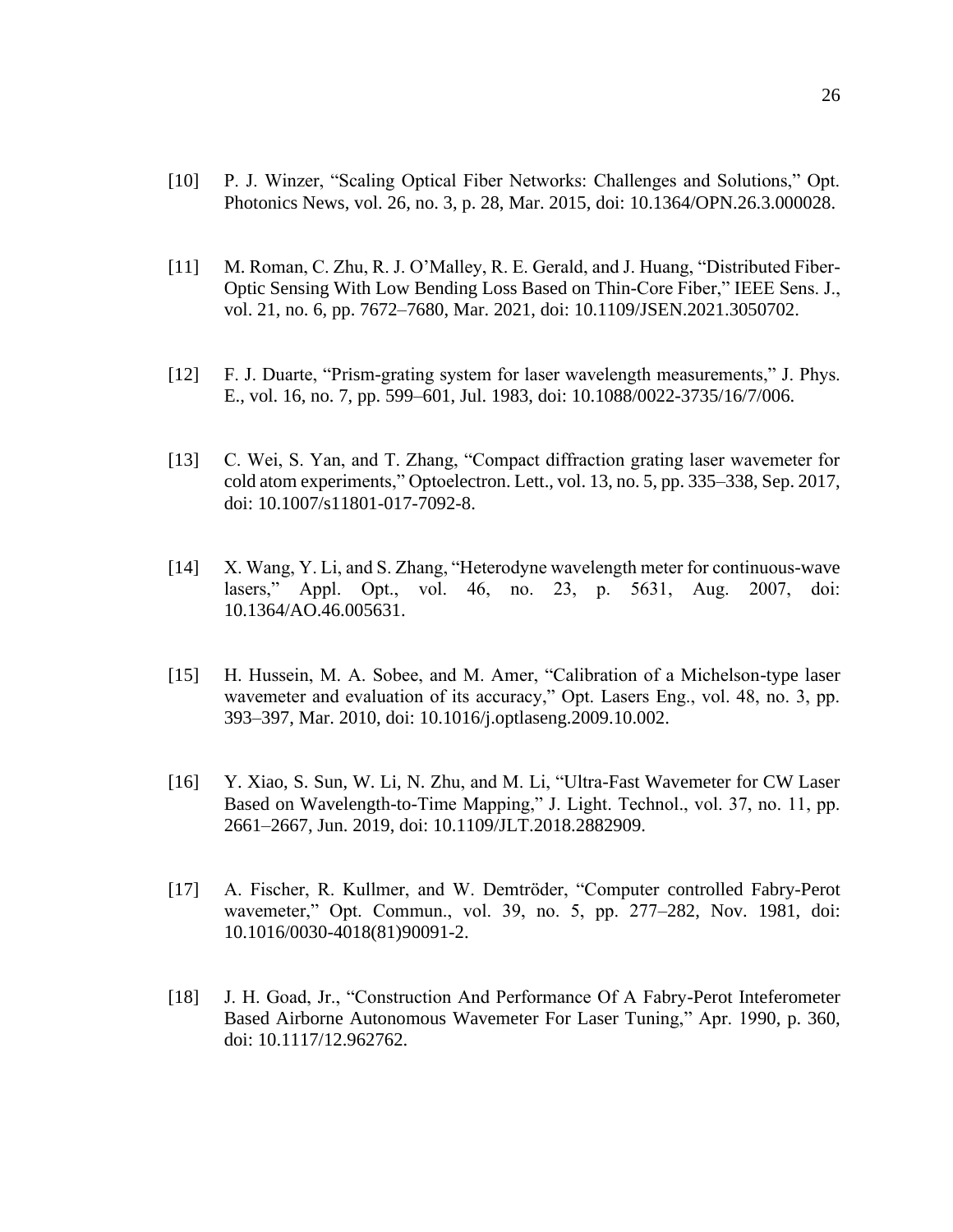- [19] B. Redding and H. Cao, "Using a multimode fiber as a high-resolution, low-loss spectrometer," Opt. Lett., vol. 37, no. 16, p. 3384, Aug. 2012, doi: 10.1364/OL.37.003384.
- [20] B. Redding, S. M. Popoff, and H. Cao, "All-fiber spectrometer based on speckle pattern reconstruction," Opt. Express, vol. 21, no. 5, p. 6584, Mar. 2013, doi: 10.1364/OE.21.006584.
- [21] B. Redding, S. M. Popoff, Y. Bromberg, M. A. Choma, and H. Cao, "Noise analysis of spectrometers based on speckle pattern reconstruction," Appl. Opt., vol. 53, no. 3, p. 410, Jan. 2014, doi: 10.1364/AO.53.000410.
- [22] S. F. Liew, B. Redding, M. A. Choma, H. D. Tagare, and H. Cao, "Broadband multimode fiber spectrometer," Opt. Lett., vol. 41, no. 9, p. 2029, May 2016, doi: 10.1364/OL.41.002029.
- [23] G. D. Bruce, L. O'Donnell, M. Chen, and K. Dholakia, "Overcoming the speckle correlation limit to achieve a fiber wavemeter with attometer resolution," Opt. Lett., vol. 44, no. 6, p. 1367, Mar. 2019, doi: 10.1364/OL.44.001367.
- [24] E. Fujiwara, L. E. da Silva, T. D. Cabral, H. E. de Freitas, Y. T. Wu, and C. M. de B. Cordeiro, "Optical Fiber Specklegram Chemical Sensor Based on a Concatenated Multimode Fiber Structure," J. Light. Technol., vol. 37, no. 19, pp. 5041–5047, Oct. 2019, doi: 10.1109/JLT.2019.2927332.
- [25] E. Fujiwara, Y. T. Wu, M. F. M. Santos, E. A. Schenkel, and C. K. Suzuki, "Identification of hand postures by force myography using an optical fiber specklegram sensor," Sep. 2015, p. 96343Z, doi: 10.1117/12.2194605.
- [26] H. S. Efendioglu, "A Review of Fiber-Optic Modal Modulated Sensors: Specklegram and Modal Power Distribution Sensing," IEEE Sens. J., vol. 17, no. 7, pp. 2055–2064, Apr. 2017, doi: 10.1109/JSEN.2017.2658683.
- [27] and Y.-Q. L. Jiao-Jiao Wang, Shao-Cheng Yan, Ya-Ping Ruan, Fei Xu, "Fiber-Optic Point-Based Sensor Using Specklegram Measurement," Sensors, vol. 17, no. 10, p. 2429, Oct. 2017, doi: 10.3390/s17102429.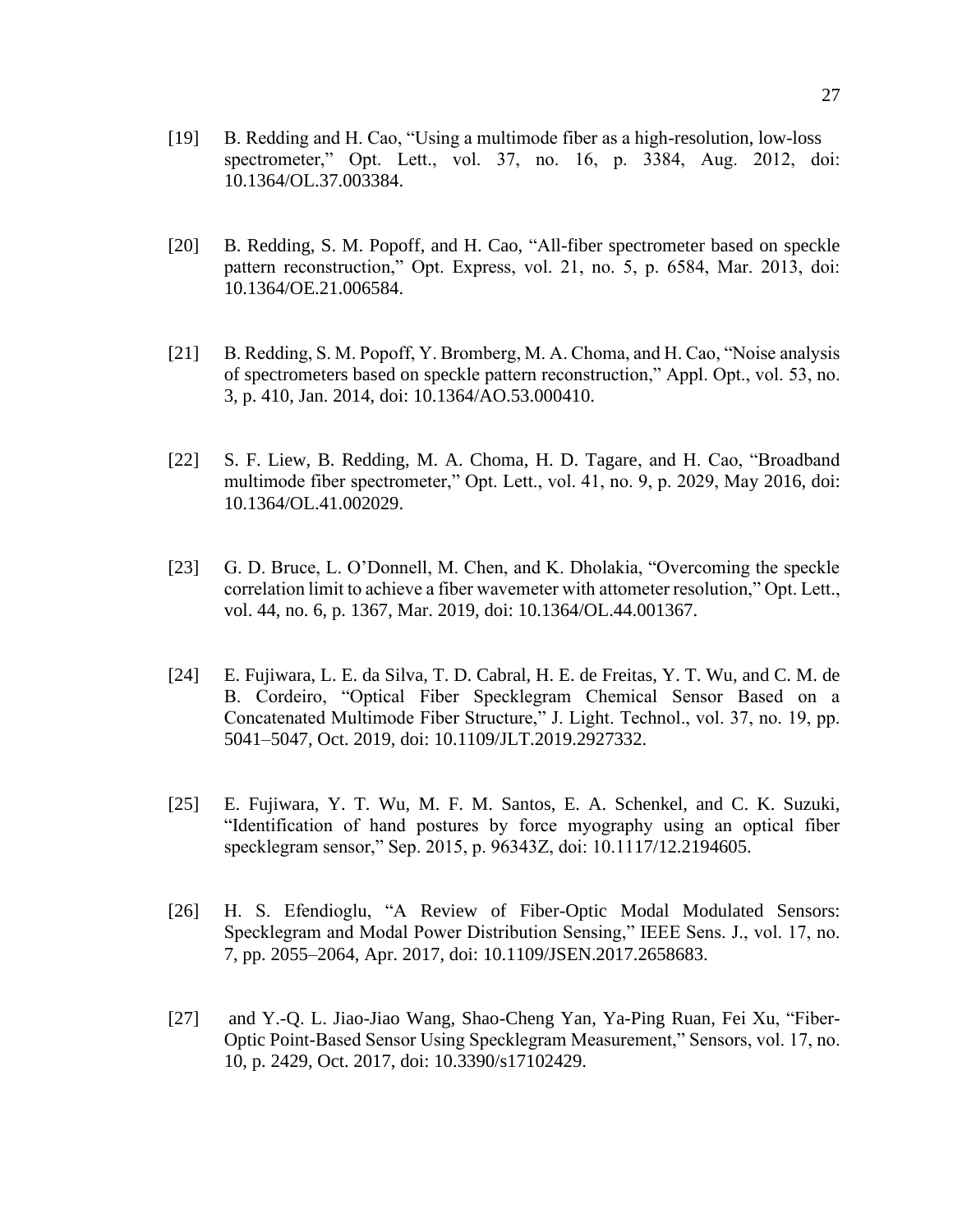- [28] T. D. Cabral, E. Fujiwara, S. C. Warren-Smith, H. Ebendorff-Heidepriem, and C. M. B. Cordeiro, "Multimode exposed core fiber specklegram sensor," Opt. Lett., vol. 45, no. 12, p. 3212, Jun. 2020, doi: 10.1364/OL.391812.
- [29] E. Fujiwara, Y. Ri, Y. T. Wu, H. Fujimoto, and C. K. Suzuki, "Evaluation of image matching techniques for optical fiber specklegram sensor analysis," Appl. Opt., vol. 57, no. 33, p. 9845, Nov. 2018, doi: 10.1364/AO.57.009845.
- [30] M. Plöschner, T. Tyc, and T. Čižmár, "Seeing through chaos in multimode fibres," Nat. Photonics, vol. 9, no. 8, pp. 529–535, Aug. 2015, doi: 10.1038/nphoton.2015.112.
- [31] K. Sun, Z. Ding, and Z. Zhang, "Fiber directional position sensor based on multimode interference imaging and machine learning," Appl. Opt., vol. 59, no. 19, p. 5745, Jul. 2020, doi: 10.1364/AO.394280.
- [32] N. Borhani, E. Kakkava, C. Moser, and D. Psaltis, "Learning to see through multimode fibers," Optica, vol. 5, no. 8, p. 960, Aug. 2018, doi: 10.1364/OPTICA.5.000960.
- [33] D. Wang et al., "Machine Learning-Based Multifunctional Optical Spectrum Analysis Technique," IEEE Access, vol. 7, pp. 19726–19737, 2019, doi: 10.1109/ACCESS.2019.2895409.
- [34] H. S. Stein, D. Guevarra, P. F. Newhouse, E. Soedarmadji, and J. M. Gregoire, "Machine learning of optical properties of materials – predicting spectra from images and images from spectra," Chem. Sci., vol. 10, no. 1, pp. 47–55, 2019, doi: 10.1039/C8SC03077D.
- [35] T. Pitkäaho, A. Manninen, and T. J. Naughton, "Focus prediction in digital holographic microscopy using deep convolutional neural networks," Appl. Opt., vol. 58, no. 5, p. A202, Feb. 2019, doi: 10.1364/AO.58.00A202.
- [36] S. Li and L. Sun, "Detectability of Bridge-Structural Damage Based on Fiber-Optic Sensing through Deep-Convolutional Neural Networks," J. Bridg. Eng., vol. 25, no. 4, p. 04020012, Apr. 2020, doi: 10.1061/(ASCE)BE.1943-5592.0001531.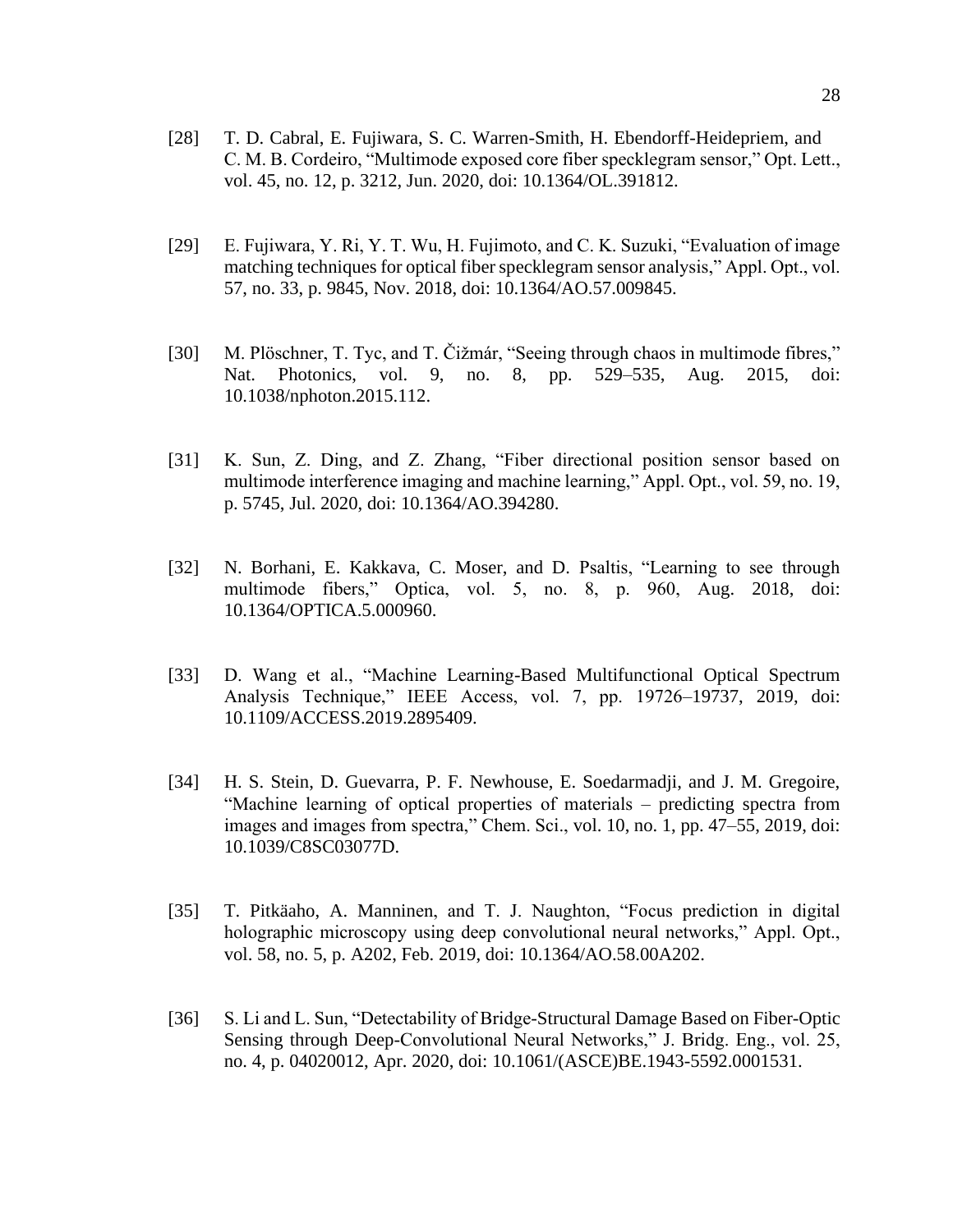- [37] Y. Zhuang et al., "Fiber optic sensor embedded smart helmet for real-time impact sensing and analysis through machine learning," J. Neurosci. Methods, vol. 351, p. 109073, Mar. 2021, doi: 10.1016/j.jneumeth.2021.109073.
- [38] A. G. Leal-Junior, A. Frizera, C. Marques, and M. J. Pontes, "Optical Fiber Specklegram Sensors for Mechanical Measurements: A Review," IEEE Sens. J., vol. 20, no. 2, pp. 569–576, Jan. 2020, doi: 10.1109/JSEN.2019.2944906.
- [39] S. Haykin, "Neural networks expand SP's horizons," IEEE Signal Process. Mag., vol. 13, no. 2, pp. 24–49, Mar. 1996, doi: 10.1109/79.487040.
- [40] S. Wu, S. Yin, and F. T. S. Yu, "Sensing with fiber specklegrams," Appl. Opt., vol. 30, no. 31, p. 4468, Nov. 1991, doi: 10.1364/AO.30.004468.